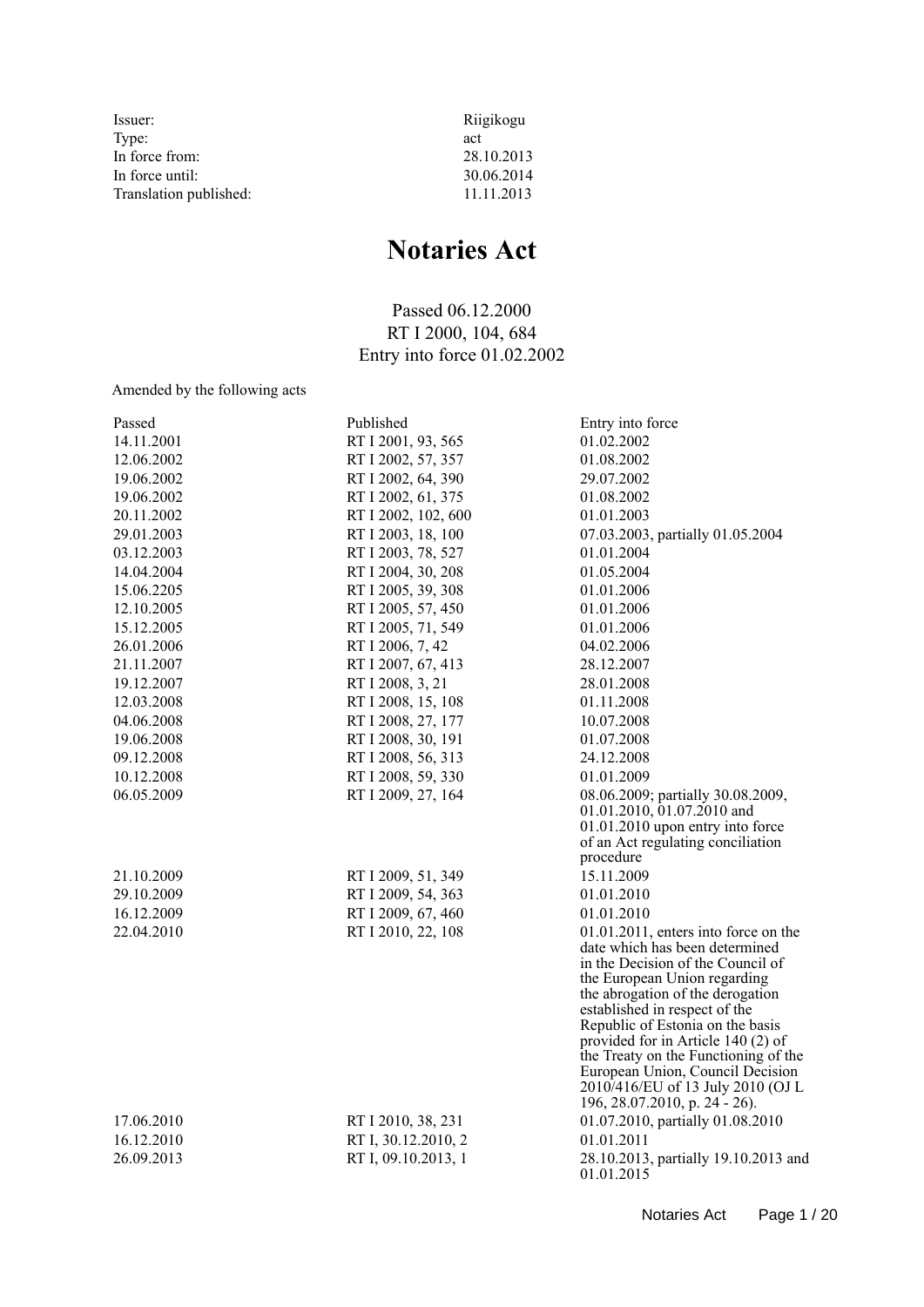# **Chapter 1 GENERAL PROVISIONS**

# **§ 1. Scope of application**

 (1) This Act regulates the office of notary and the status of the Chamber of Notaries.  $[\hat{R}T]$  1 2009, 27, 164 - entry into force 08.06.2009]

 (2) The procedure for notarial attestation, the disciplinary liability of notaries and the rates of notaries' fees are regulated by other Acts.

 (3) The provisions of the Administrative Procedure Act apply to administrative proceedings prescribed in this Act, taking account of the specifications provided for in this Act. The Administrative Procedure Act does not apply to notarial acts.

[RT I 2003, 18, 100 - entry into force 07.03.2003]

# **Chapter 2 OFFICE OF NOTARY**

# **§ 2. Legal status of notary**

 (1) A notary is a holder of office in public law, an independent official to whom the state has delegated the duty of ensuring the security of legal relationships and prevention of legal disputes.

 (2) The professional activities of a notary are divided into the performance of notarial acts and the provision of notarial services.

 (3) A notary executes his or her office as a liberal profession in his or her own name and at his or her own responsibility. An undertaking or a state official shall not be a notary.

(4) A notary shall be impartial and reliable in his or her professional activities.

 (5) A notary shall be guided by the oath of office and shall also act in a dignified manner outside of his or her professional activities.

[RT I 2009, 27, 164 - entry into force 08.06.2009]

# **§ 3. Duty to maintain confidentiality**

 (1) A notary is required to maintain the confidentiality of information which he or she receives through professional activities. The duty of a notary to maintain confidentiality remains also after he or she resigns from office, and extends to the employees of a notary's office, translators and interpreters and other persons who have access to such information. The provisions of this section apply to the notarial services specified in § 32 of this Act unless otherwise provided by law.

[RT I 2009, 27, 164 - entry into force 08.06.2009]

 (2) A notary shall disclose information concerning notarial acts performed by the notary only to persons at whose request or concerning whom the notarial acts are performed, or to the representatives of such persons. At the request of a court, a notary shall disclose information to the court concerning notarial acts performed in a criminal, civil or administrative matters pending before the court. On the basis of a court ruling, a notary shall disclose information concerning notarial acts performed by the notary to investigative bodies.

 $(2<sup>1</sup>)$  In order to prove their right of representation, the representatives specified in subsection (2) of this section shall submit to the notary a digitally signed or notarially authenticated authorisation document or, in the case of representation not related to a transaction, another document which is the basis for the right of representation. [RT I 2007, 67, 413 - entry into force 28.12.2007]

 $(2<sup>2</sup>)$  Disclosure of information to bodies exercising state supervision pursuant to § 5 of this Act and to the committee for establishment of disciplinary offences of notaries is not deemed to be violation of the duty to maintain the confidentiality of information. [RT I 2007, 67, 413 - entry into force 28.12.2007]

 $(2<sup>3</sup>)$  A notary is released from the duty to maintain confidentiality upon the performance of obligations related to issuing of a certificate (apostil). [RT I 2010, 38, 231 - entry into force 01.07.2010]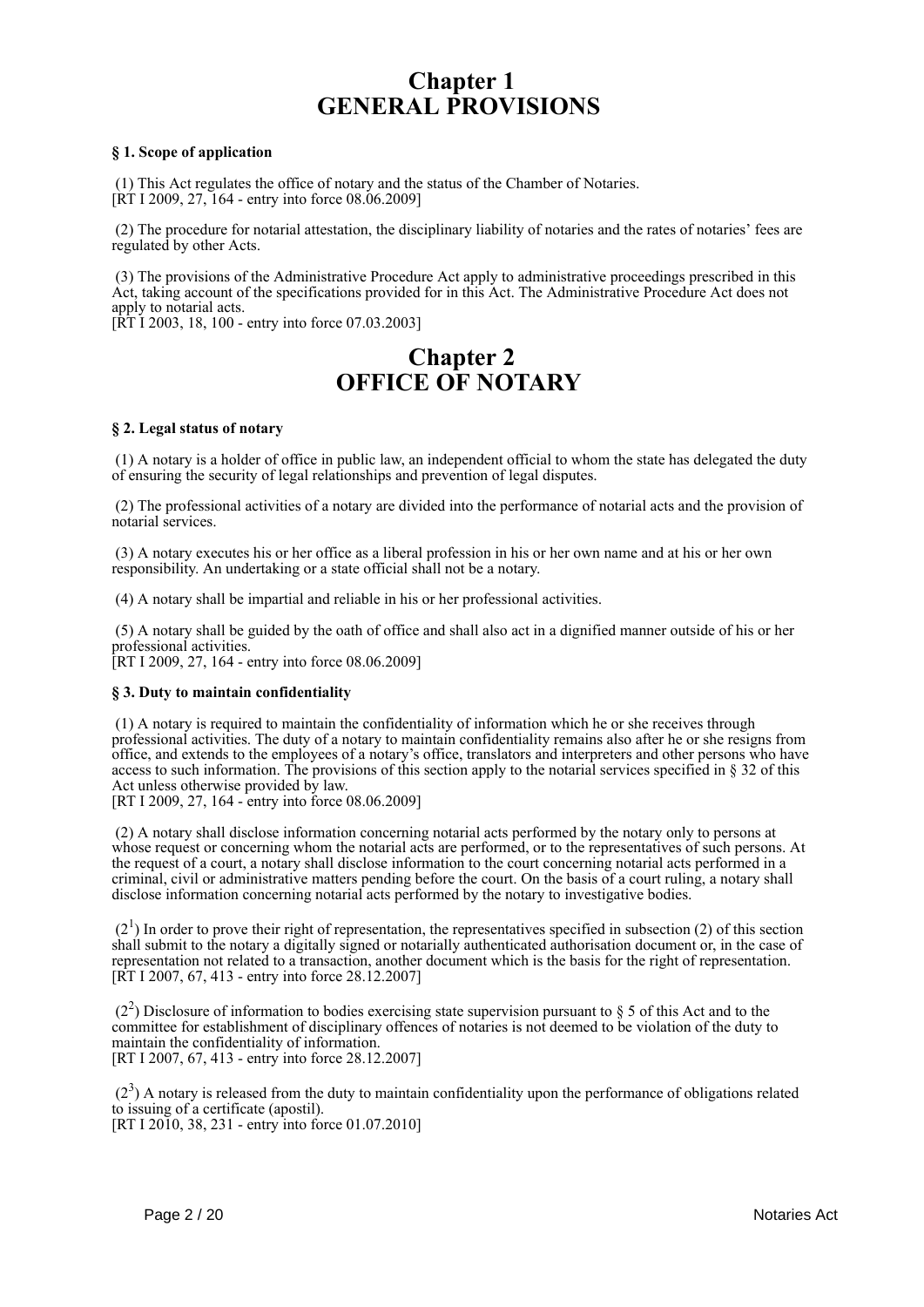(3) A notary may disclose information concerning the existence and the content of a will only after the death of the testator. After the death of one spouse, a notary may disclose information concerning the existence of the reciprocal will of the spouses and dispositions made by the deceased spouse. [RT I 2010, 38, 231 - entry into force 01.07.2010]

 (4) A person at whose request a notary performed a notarial act or the legal successor or representative of the person may release a notary from the duty to maintain the confidentiality of the notarial act by submitting written consent to this effect which is notarially authenticated, digitally signed or given in the presence of a notary. If the person is deceased and has no legal successors or if it is not possible to establish contact with the person, a court may release a notary from the duty to maintain confidentiality. At the request of the notary, a court may also release a notary from the duty to maintain the confidentiality of a notarial act with other good reason.

[RT I 2007, 67, 413 - entry into force 28.12.2007]

 (5) The duty to maintain the confidentiality of notarial acts also extends to credit institutions, courts, archives and other legal persons and agencies, and to the employees thereof who possess documents containing the information specified in subsection (1) of this section or who have access to such documents, unless otherwise provided by law. Credit institutions, courts, archives and other legal persons and agencies who possess documents containing notarial acts or information pertaining thereto shall disclose the information analogously with the procedure provided for in subsection (2) of this section, unless otherwise provided by law.

# **§ 4. Right to use image of national coat of arms**

 (1) A notary shall have a seal with the image of the national coat of arms of Estonia and the notary's name and address of the notary's office.

(2) A notary has the right to use the image of the national coat of arms of Estonia on documents and on signs.

 (3) A notary may have up to two coloured, embossing or other type of seals with the image of the national coat of arms.

 (4) If a notary resigns from office or is transferred to another territorial jurisdiction, the notary shall submit his or her seal to the Ministry of Justice for destruction. If a notary dies, the seal shall be submitted by a representative of the Chamber of Notaries (subsection 16 (2)).

# **§ 5. Supervision over professional activities**

 (1) The Ministry of Justice shall supervise the professional activities of notaries. The Ministry of Justice may involve the Chamber of Notaries in the supervision activities. [RT I 2008, 3, 21 - entry into force 28.01.2008]

 (2) The Ministry of Justice may delegate supervision over compliance with the requirements of the Money Laundering and Terrorist Financing Prevention Act and legislation established on the basis thereof and supervision over other individual matters to the Chamber of Notaries. In the delegated area of supervision, the Ministry of Justice may give instructions for the exercise of supervision and amend resolutions adopted by the Chamber of Notaries with respect to such areas. [RT I 2009, 27, 164 - entry into force 08.06.2009]

 (3) The objective of supervision is to monitor the professional activities of notaries according to the requirements, including the organisation of work of notaries' offices, keeping of books concerning professional activities, preservation of documents, electronic processing of personal data in notaries' offices and the existence of prescribed connection to the registers through computer networks, performance of notarial acts specified in  $\S$  33 of this Act, representation of parties pursuant to subsection 30 (2) of this Act and the existence of required professional liability insurance. Supervision shall not extend to the content of notarial acts.

 (4) Supervision means periodical inspection over professional activities of notaries. Additional inspection is allowed only in justified cases where there is information referring to the need of inspection. In the case of a new notary, the first inspection shall be conducted within the notary's second year of office.

 (5) A notary is required to present the books concerning his or her professional activities and other materials which are necessary for the supervision activities.

(6) This section also applies to the inspection of the professional activities of substitute notaries.

# **§ 6. Requirements for becoming notary**

 (1) A citizen of a Member State of the European Union with active legal capacity who has completed candidate service and passed the notary examination, is proficient in oral and written Estonian, is honest and of high moral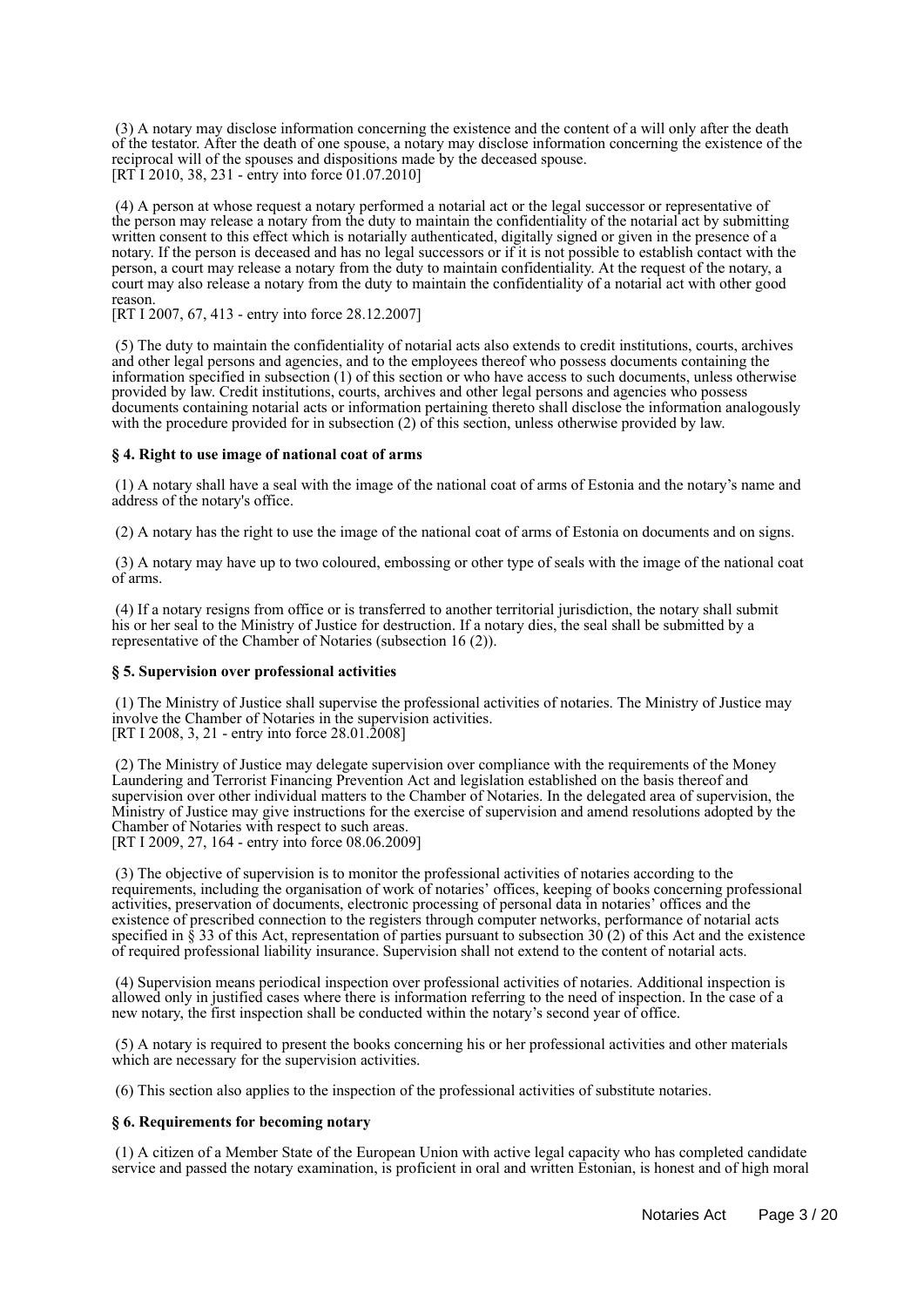character and whose education meets the educational requirements for the position of a judge pursuant to clause 47 (1) 1) of the Courts Act may become a notary.  $[RT\ 1\ 2008, 27, 177$  - entry into force 10.07.2008]

(2) The following shall not be appointed notary:

1) a person specified in subsection 47 (2) of the Courts Act;

 2) a person who has lost the right to substitute a notary on the basis of subsection 19 (2) of the Notaries Disciplinary Action Act:

 3) a notary candidate released from the candidate service on the basis of subsection 20 (2) or clause 22 3) of the Notaries Disciplinary Action Act.

[RT I 2009, 27, 164 - entry into force 08.06.2009]

(3) [Repealed - RT I 2005, 71, 549 – entered into force 01.01.2006]

# **§ 7. Filling of office on basis of competition**

 An office of notary shall be filled on the basis of competition. The conditions and procedure for the competition shall be determined by the Minister of Justice after hearing the opinion of the Chamber of Notaries.

# **§ 8. Number of offices and appointment to office**

 (1) The number of notaries' offices and their corresponding territorial jurisdiction shall be determined by the Minister of Justice on the basis of the estimated number of notarial acts to be performed.

(2) A notary shall be appointed to office by the Minister of Justice.

 (3) A notary shall be appointed to a specified territorial jurisdiction and a professional certificate shall be issued to the notary.

 (4) A notary shall be appointed to office for life. At the request of a notary, the Minister of Justice may permit the notary to remain in office after attaining pensionable age if this is necessary to satisfy the need for notarial acts to be performed, but for no longer than ten years.

# **§ 9. Oath of office**

 (1) Prior to assumption of office, a person appointed to the office of notary shall take the following oath of office before the Minister of Justice: "I swear by my honour and my knowledge to be faithful to the Republic of Estonia, to observe its Constitution and to be subject only to the law. As a notary, I swear that I shall execute my office in an honest, dignified and impartial manner."

(2) The oath of office of a notary shall be deposited in the Ministry of Justice.

# **§ 10. Assumption of office**

(1) A notary shall assume office within four months after appointment to office.

 (2) Before assumption of office, a notary shall submit a professional liability insurance certificate to the Ministry of Justice. [RT I 2009, 27, 164 - entry into force 01.01.2010]

# **§ 10<sup>1</sup> . Specimen signature and specimen of impression of seal**

 Before assumption of office, and also upon change of his or her name or change of his or her seal, a notary shall present his or her specimen signature and a specimen of the impression of his or her seal to the Chamber of Notaries.

[RT I 2009, 27, 164 - entry into force 01.01.2010]

# **§ 11. Notary's office**

(1) A notary's place of work is his or her office.

 (2) A notary is permitted to open only one office. At the request of a notary, the Minister of Justice may permit the notary to open several offices within the territorial jurisdiction of the notary.

 (3) Two or more notaries appointed to the same territorial jurisdiction may operate a common office with the consent of the Board of the Chamber of Notaries. The rights and obligations of notaries in operating a common office shall be specified in a contract entered into between them. In operating a common office, each notary shall perform notarial acts in his or her own name and shall be personally liable for his or her professional activities.

 (4) A notary is prohibited from practising in common office premises with representatives of other professions, except for sworn translators.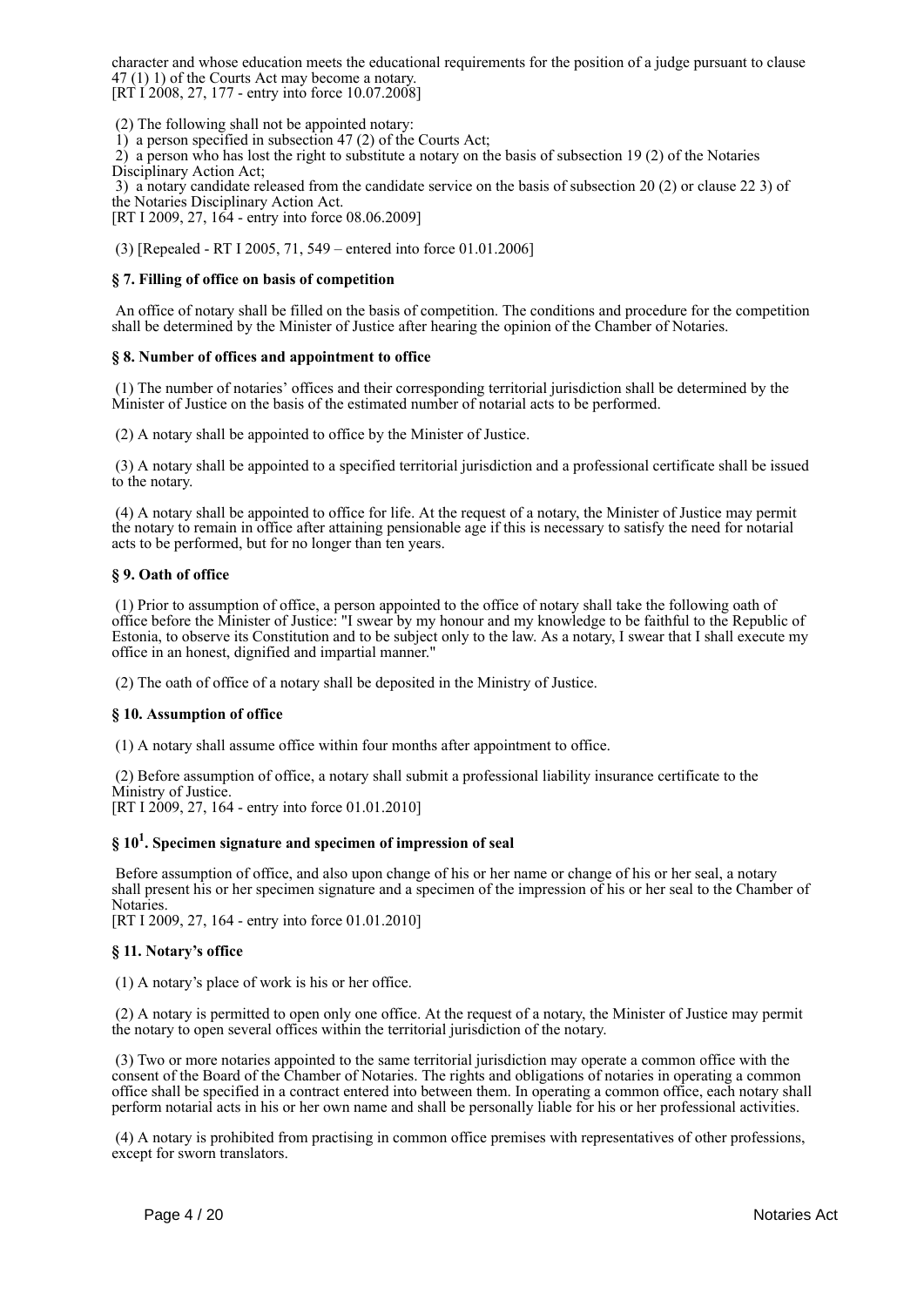(5) A notary's office shall be open on working days for at least five hours a day. If a notary opens several offices in his or her territorial jurisdiction, the specified requirement shall be valid only for one office. The notary shall determine the business hours of the other offices according to the need.

 (6) A notary, being a holder of an office in public law and member of a liberal profession, shall perform in person the duties imposed on him or her by law. Persons requesting the performance of notarial acts and parties entering into transactions to be notarially attested shall always have the possibility to directly address a notary in connection with the notarial act.

# **§ 12. Restrictions related to office**

 (1) A notary shall not hold other paid offices besides the office of notary or perform any other paid work except teaching or research or creative activities.

[RT I 2009, 27, 164 - entry into force 30.08.2009]

(2) Also, a notary shall not engage in enterprise, or:

 1) participate in a company or be a member of the management or supervisory board or a liquidator or procurator of a company;

2) be the director of a branch of a foreign company;

3) be a trustee in bankruptcy, member of a bankruptcy committee or compulsory administrator of immovable.

(3) A notary may acquire securities which are publicly issued, including shares and convertible bonds.

 (4) A notary shall not be a member of the leadership of a political party or belong to foreign political organisations.

 (5) A notary and the employees of his or her office are prohibited from acting as intermediaries between parties entering into transactions unless otherwise provided by law.

(6) [Repealed - RT I 2008, 15, 108 – entered into force 01.11.2008]

#### **§ 13. Accounting and taxation of notaries**

 (1) A notary is a person required to maintain accounting and pay value added tax. Notaries operating a common office may maintain common accounts.

 (2) For accounting and taxation purposes, notaries are considered to be sole proprietors.  $[\hat{R} \hat{T}]$  I 2009, 27, 164 - entry into force 08.06.2009]

# **§ 14. Liability**

 (1) A notary shall be liable for damage arising from wrongful violation of his or her official duties. A notary as a public authority shall be liable on the bases and in the extent specified in the State Liability Act. Claims for the compensation of damage shall be heard in an action in county court. [RT I 2005, 39, 308 - entry into force 01.01.2006]

 (2) If a party to a transaction or a third person is also liable for damage, a notary shall be liable for damage arising from wrongful violation of his or her official duties in the extent that remains uncompensated by other persons who caused the damage.

 (3) The requirement arising from subsection (1) of this section shall expire within three years after the time when the victim became aware of the damage and of the person liable to compensate for the damage, but not later than within ten years after the damage was caused.

 (4) If claims for damages cannot be satisfied from the assets of a notary or any other person liable for the damage or if such claims cannot be satisfied in full, the state is liable for the damage caused. The state has the right of recourse to the notary or any other person liable for the damage to the extent of the compensation paid for the damage.

[RT I 2008, 59, 330 - entry into force 01.01.2009]

# **§ 15. Professional liability insurance**

 (1) In order to ensure compensation for the damage specified in § 14 of this Act, a notary is required to enter into a professional liability insurance contract which shall meet the following conditions:

1) the insurer shall be a company which has permission to engage in insurance activities in Estonia;

 2) the contract shall fully cover the liability arising from § 14 of this Act and also include the names of persons to whom the notary has professional liability;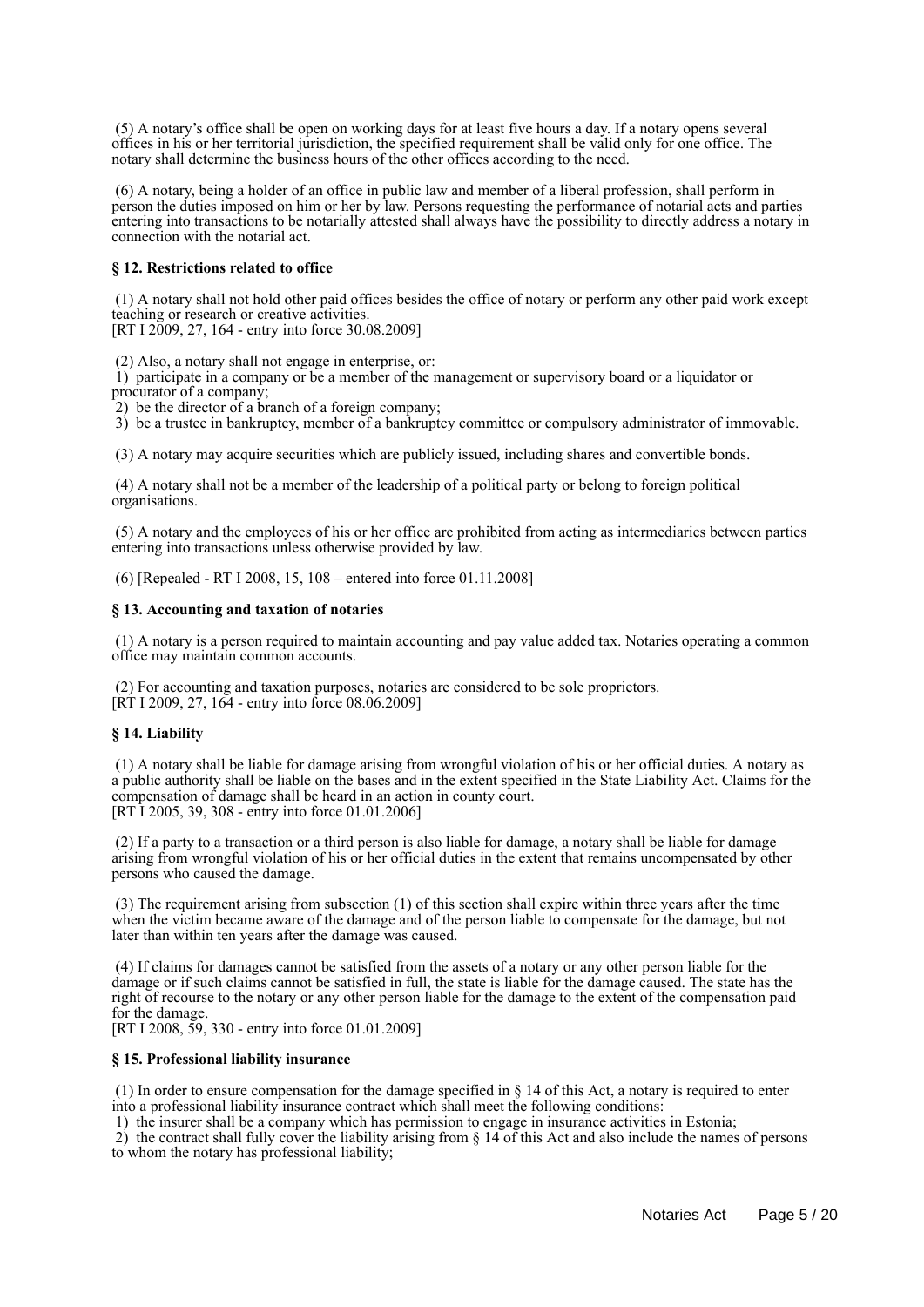3) the minimum amount of insurance coverage for one insured event shall be not less than 63 910 euro and the maximum amount of insurance indemnities payable during an insured year shall be not more than 191 700 euro. [RT I 2010, 22, 108 - entry into force 01.01.2011]

 $(1<sup>1</sup>)$  A notary may insure his or her liability for damage caused by the provision of notarial services also only to the extent specified in subsection 32 (1) of this Act. In such case the notary shall not provide notarial services not covered by the insurance contract.

[RT I 2009, 27, 164 - entry into force 08.06.2009]

(2) Liability for intentional violation of duties need not be insured.

 $(2<sup>1</sup>)$  The Minister of Justice has the right to establish additional conditions for professional liability insurance contracts of notaries concerning insured events, grounds for reduction of the indemnity or refusal to indemnify and the terms for indemnification.

 (3) The Chamber of Notaries shall enter into insurance contracts to ensure compensation for damage caused by notary candidates and persons specified in subsection 20 (4) of this Act, and may enter into additional insurance contracts to secure the compensation for damage specified in § 14 of this Act.

 (4) A notary shall give written notice to the Ministry of Justice of the circumstances listed in subsections 514 (1) and (3) of the Law of Obligations Act within two weeks after becoming aware of such circumstances, and of the payment by the insurer of the sum insured to the person bearing damages, of the event which caused the insurance case and of the amount of the sum insured within two weeks after the payment of the sum insured. Section 3 of this Act applies to such notices and only the general figures not connected to the notary or insurer may be disclosed.

[RT I 2006, 7, 42 - entry into force 04.02.2006]

# **§ 16. Preservation of documents**

 (1) The documents, including the source documents of notarial acts and books concerning the professional activities of a notary, prepared by a notary or substitute notary upon the performance of notarial acts and preserved pursuant to law belong to the state. [RT I 2009, 27, 164 - entry into force 08.06.2009]

 $(1<sup>1</sup>)$  Notaries may establish a common archival repository for storing documents. [RT I 2009, 27, 164 - entry into force 08.06.2009]

 (1<sup>2</sup> ) Notaries shall record the documents specified in subsection (1) of this section in the digital notarial archives in the E-notary information system. [RT I 2009, 27, 164 - entry into force 08.06.2009]

 (2) If a notary resigns from office or is transferred to another territorial jurisdiction, the notary shall transfer the documents which belong to the state pursuant to subsection (1) of this section to the state archive of his or her territorial jurisdiction. Upon the death or serious illness of a notary, a representative of the Chamber of Notaries shall transfer the documents. Documents may be transferred during the period of holding office. [RT I 2009, 27, 164 - entry into force 08.06.2009]

 (3) At the order of the Ministry of Justice, a substitute notary appointed to the office of a notary which is temporarily vacant may be required to receive the documents of a notary. At the order of the Ministry of Justice, another notary who holds office within the same territorial jurisdiction may be required to receive the documents of a notary which are necessary for the conclusion of commenced acts.

(4) [Repealed - RT I, 09.10.2013, 1 – entered into force 19.10.2013]

 (5) The terms for preservation and the procedure for preservation and transfer of notaries' documents belonging to the state shall be established by the Minister of Justice. The terms for preservation and the procedure for preservation and transfer of other notaries' documents prepared upon the provision of notarial services shall be established by the Chamber of Notaries.

[RT I 2009, 27, 164 - entry into force 08.06.2009]

# **§ 17. Release and removal from office**

(1) A notary shall be released from office by the Minister of Justice on the following bases:

- 1) at the notary's initiative;
- 2) due to the state of health of the notary which does not allow him or her to practise as a notary;
- 3) upon attaining the age limit specified in subsection 8 (4) of this Act;
- 4) if the notary does not assume office within the term specified in subsection 10 (1) of this Act;
- [RT I 2009, 27, 164 entry into force 08.06.2009]

 5) if the notary does not commence performance of his or her official duties after expiry of the term of the suspension of period of office based on subsection 18 (6) of this Act;

[RT I 2009, 27, 164 - entry into force 08.06.2009]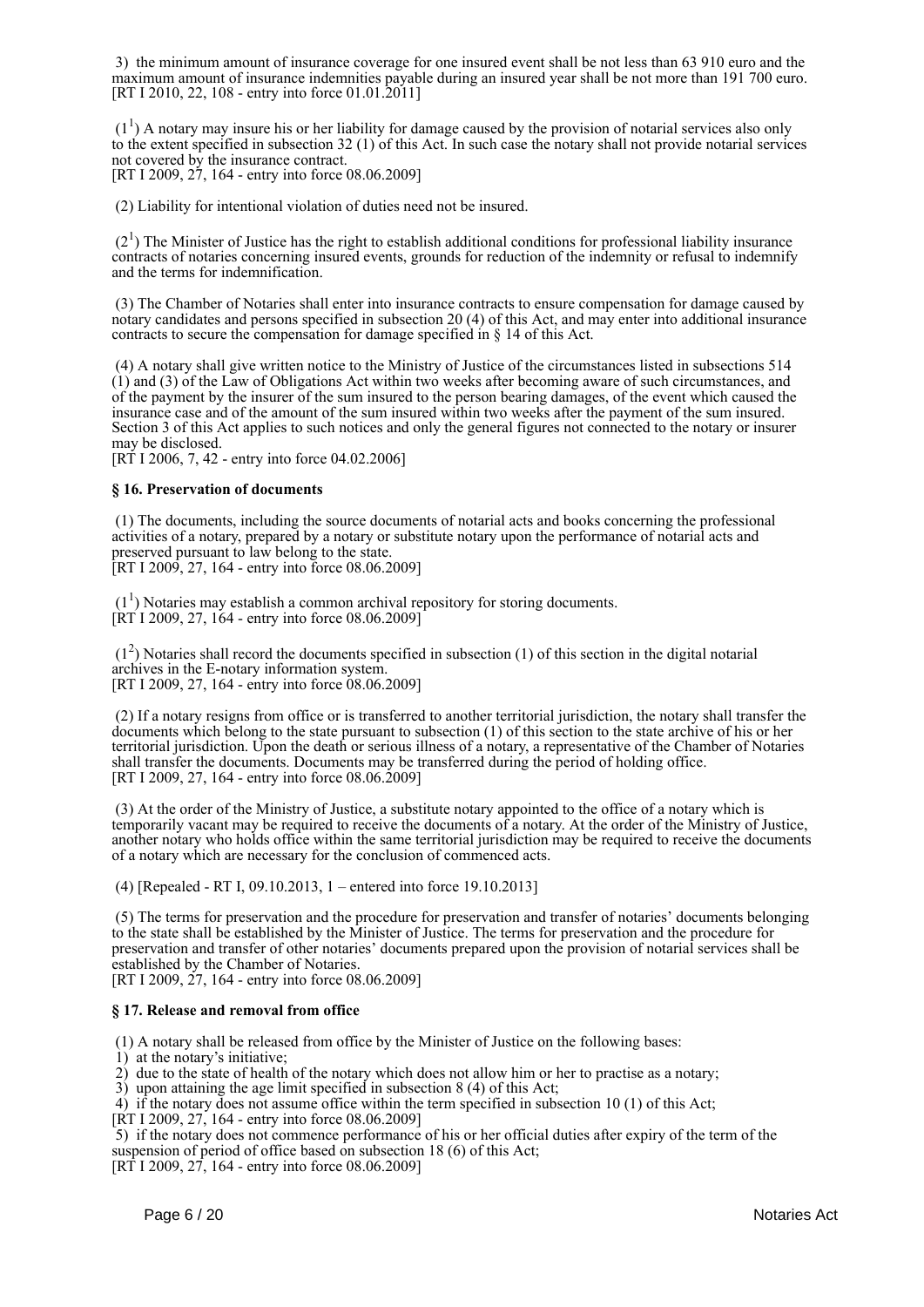6) if the notary fails to run as a candidate in a competition for the filling of an office of notary after expiry of the term of the suspension of period of office pursuant to subsection 18  $(7)$  of this Act. [RT I 2009, 27, 164 - entry into force 08.06.2009]

(2) The Minister of Justice shall remove a notary from office on the following bases:

 1) if a conviction of a court for an intentionally committed criminal offence has entered into force in respect of the notary, and also if any other conviction of a court has entered into force in respect of the notary by which a criminal punishment is imposed on the notary which makes it impossible for the notary to act as a notary; 2) in the case of serious violation related to office;

3) [Repealed - RT I 2009, 27, 164 – entered into force 08.06.2009]

4) if other circumstances become evident which make it impossible for a person to practise as a notary.

 (3) Before the release or removal of a notary from office, the Minister of Justice shall hear the explanation of the notary and the opinion of the Chamber of Notaries, except in the case specified in clause (2) 1) of this section.

# **§ 18. Absence from performance of professional duties and suspension of period of office**

 (1) A notary is required to notify the Chamber of Notaries of an absence from the performance of professional duties for more than two days.

 (2) A notary's office may, with the consent of the Chamber of Notaries, be closed for up to 28 days a year for the simultaneous holidays of the notary and his or her employees. The Chamber of Notaries gives its consent provided that the availability of notarial services does not deteriorate considerably in this territorial jurisdiction.

 (3) The Minister of Justice may suspend the period of office of a notary for a specified term in the following circumstances:

 1) at the request of the notary and with the approval of the Chamber of Notaries in the case the notary wishes to engage in individual professional development, or if the notary commences employment in the service of the Chamber of Notaries or other association of notaries, or for other good reason;

 2) in the case provided for in clause 17 (1) 2) of this Act, until the release from office of the notary is decided; 3) in the case of the commencement of disciplinary proceedings against the notary, until the termination of the disciplinary proceedings;

 4) in the case charges are brought against the notary pursuant to criminal procedure, from the date on which the charges are brought until the proceedings are terminated or the notary is acquitted, or until the Minister of Justice decides to terminate the suspension of the period of office of the notary.

 (4) A notary whose period of office is suspended is prohibited from performing notarial acts and providing notarial services.

 (5) A period of office is suspended for the maximum of five years. With good reason, the suspension may be extended for a period of five years.

 (6) The Minister of Justice shall suspend the period of office of a notary at the request of the notary for up to one year by preserving his or her office if the notary submits a reasoned request concerning the occurrence of persuasive circumstances and preservation of his or her office is possible taking account of the need for notarial acts to be performed.

 (7) The office of a notary shall not be preserved if the period of office of the notary is suspended at the request of the notary for more than one year and § 16 of this Act applies to the transfer of documents. A notary need not pass the notary examination after termination of the suspension, the notary, however, shall run as a candidate in a competition for the filling of an office of a notary pursuant to the procedure provided for in §§ 7, 8 and 10 of this Act.

 (8) Permission of the Minister of Justice is required for a notary's absence from the performance of professional duties for more than one month, except in the case of illness, pregnancy, childbirth or parental leave if the period of office is not suspended.

 (9) In the cases specified in subsections (2) and (6) of this section, a notary is required to ensure proper completion of the uncompleted notarial acts and the opportunity to examine the documents stored by him or her and to obtain transcripts of such documents. [RT I 2009, 27, 164 - entry into force 08.06.2009]

**§ 19. [Repealed - RT I 2009, 27, 164 – entered into force 08.06.2009]**

# **Chapter 3**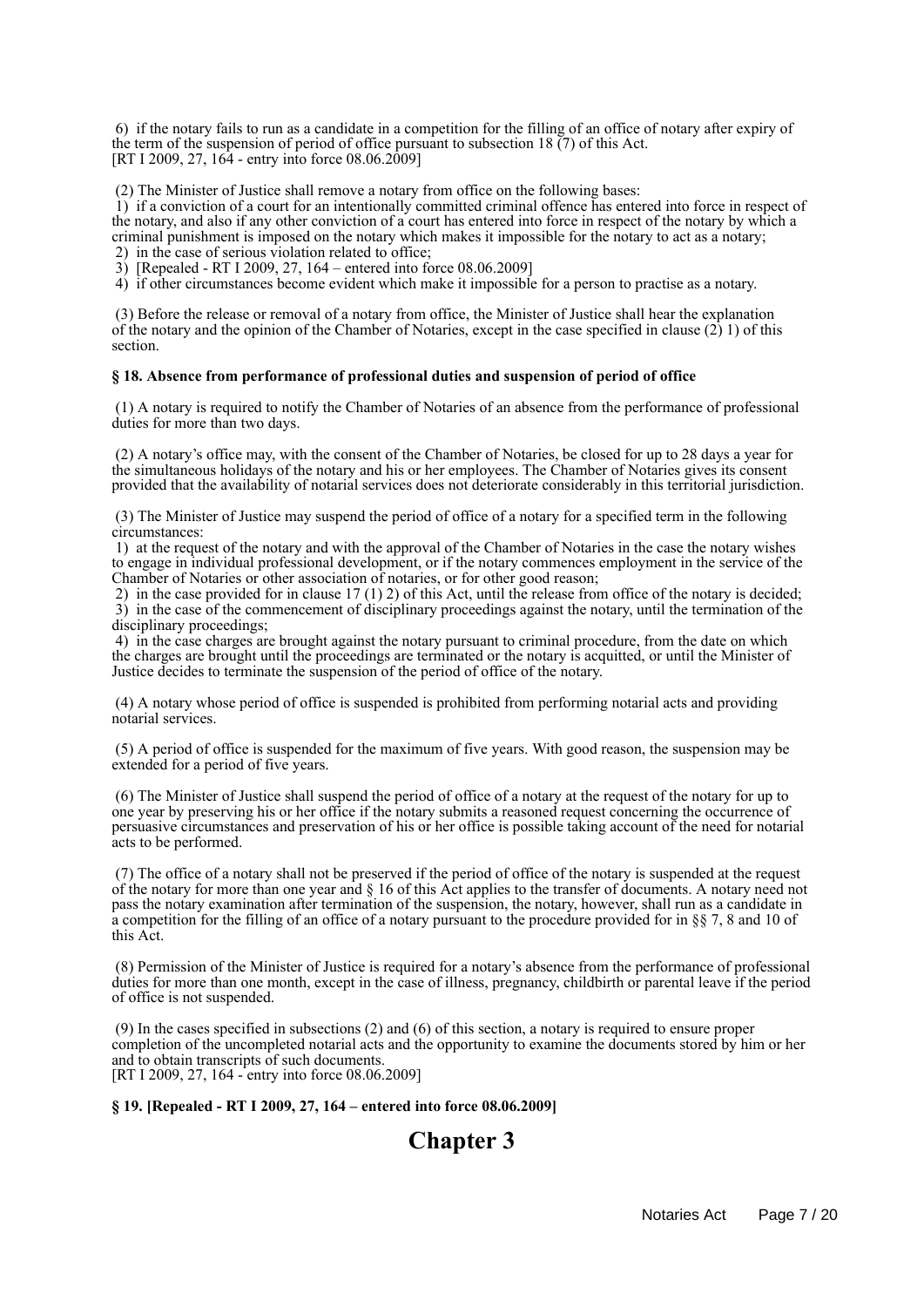# **SUBSTITUTION OF NOTARY**

# **§ 20. Substitution of notary**

 (1) The Minister of Justice shall, on the proposal of the Chamber of Notaries, appoint a substitute for a notary in the cases provided for in clauses  $18(3)2) - 4$ ) and subsection 18 (8) of this Act and in the case a notary is absent from the performance of professional duties due to pregnancy and maternity leave or parental leave and his or her period of office is not suspended.

 (2) At the request of a notary and with the approval of the Chamber of Notaries, the Minister of Justice may appoint a permanent substitute for the notary for a calendar year. In addition to substituting for a notary, a substitute notary has the right to perform the notarial authentication acts specified in § 38 the Notarisation Act concurrently with the notary.

 (3) If a notary or substitute notary specified in subsection (1) of this section becomes ill or is absent from the performance of professional duties for five days up to one month, the Chamber of Notaries shall appoint a substitute for the notary unless a permanent substitute has been appointed for the notary pursuant to the procedure provided for in subsection (2) of this section.

 (4) On the proposal of the Chamber of Notaries, the Minister of Justice may appoint a substitute notary for up to one year, if the office of a notary is temporarily vacant.

 (5) In the event of substituting for a notary in the cases provided for in subsection (1) or (3) of this section, the notary who is substituted for is prohibited from performing notarial acts. [RT I 2009, 27, 164 - entry into force 08.06.2009]

# **§ 21. Substitute notary**

 (1) A substitute notary may be another notary, a former notary or a notary candidate who has sufficient practical experience.

 (2) At the request of a notary, another citizen of a Member State of the European Union who complies with the requirements for notaries (except the requirement for completion of candidate service and passing of the notary examination) and who has passed the examination of a substitute notary may also be appointed as a substitute notary. The membership and rules of procedure of the examination board shall be approved by the Minister of Justice.

[RT I 2009, 27, 164 - entry into force 08.06.2009]

 $(2<sup>1</sup>)$  In the case specified in subsection (2) of this section, the trustworthiness of a candidate for substitute notary shall, pursuant to  $\S 117<sup>1</sup>$  of the Courts Act, be verified before he or she is allowed to take the examination. [RT I 2007, 67, 413 - entry into force 28.12.2007]

 $(2<sup>2</sup>)$  A former notary who has been removed from office or a person released from the notary's candidate service on the basis specified in clause 28 (2) 2) or 4) of this Act shall not be a substitute notary. Also, a notary candidate whose candidate service has been suspended and who has commenced employment in a place other than the Chamber of Notaries or a notary's office or has commenced work other than teaching or research shall not be a substitute notary.

[RT I 2009, 27, 164 - entry into force 08.06.2009]

 (3) A person who is appointed as a substitute notary shall take the notary's oath of office before the Minister of Justice before assumption of office if he or she has not done so previously.

 (4) The duties and rights related to office of a substitute notary shall commence from his or her appointment to substitute office and terminate on the date of his or her release from substitute office.

(5) The provisions concerning notaries also apply to substitute notaries.

# **§ 22. Remuneration of substitute notary**

 (1) A substitute notary appointed pursuant to the provisions of subsection 20 (4) of this Act shall receive remuneration from the Chamber of Notaries in the amount specified by the Chamber of Notaries. The fees received for notarial acts performed by a substitute notary shall be transferred to the Chamber of Notaries; the Chamber of Notaries shall also bear the maintenance costs of the notary's office.

 (2) A notary candidate who has been appointed substitute notary during the training of candidate service pursuant to subsections 20 (1) – (3) of this Act shall not receive additional remuneration for substitution. [RT I 2009, 27, 164 - entry into force 08.06.2009]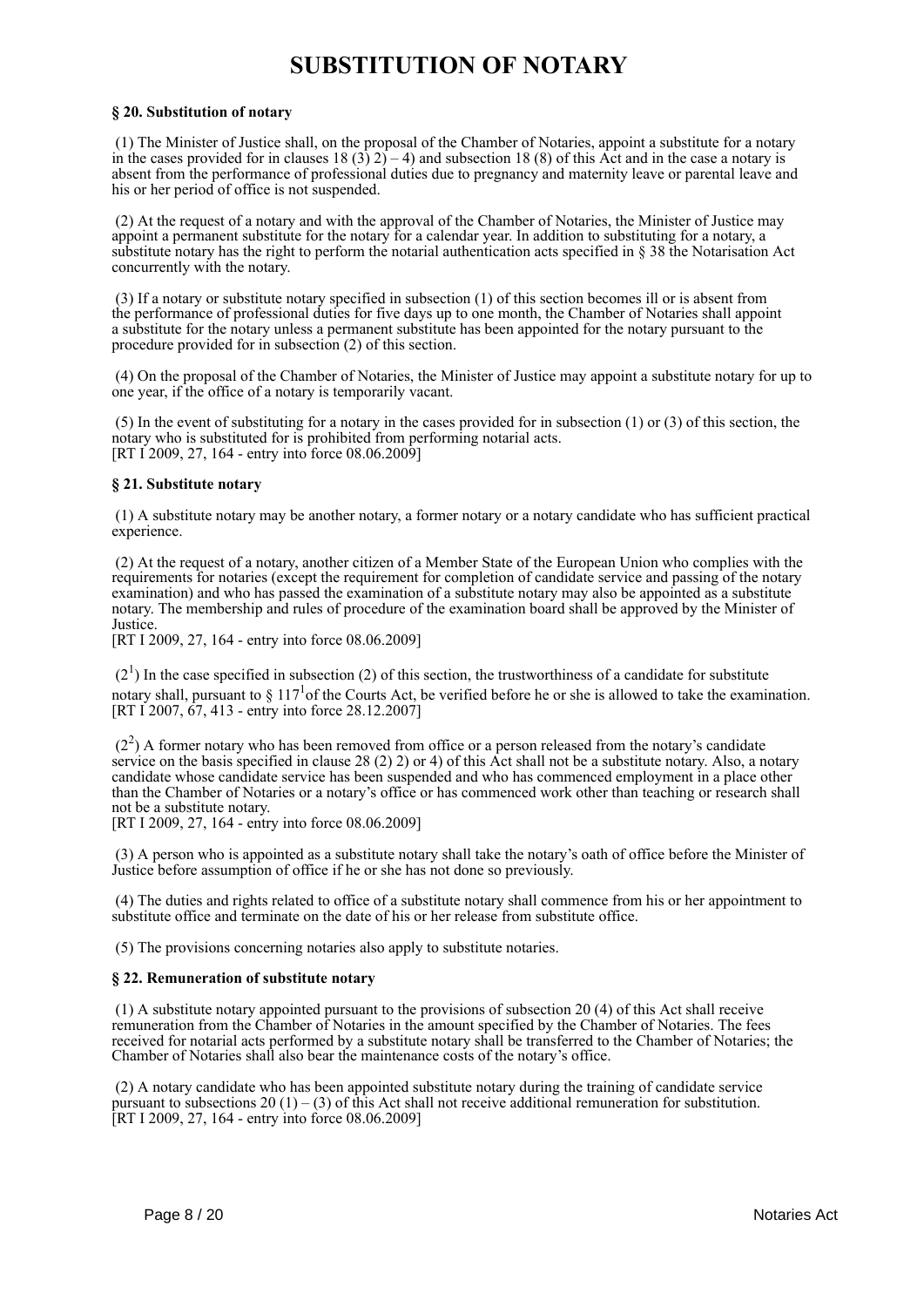# **§ 23. Liability of substitute notary**

(1) A substitute notary is held liable on the same bases as a notary.

 (2) A notary and his or her substitute shall be solidarily liable for proprietary damage caused by the activity of the substitute notary appointed at the request of the notary (subsections 20  $(1)$  and  $(2)$ ).

 (3) The Chamber of Notaries and a substitute notary shall be solidarily liable for proprietary damage caused by the activity of the substitute notary appointed at the request of the Chamber of Notaries (subsection 20 (4)).

# **Chapter 4 NOTARY CANDIDATE**

# **§ 24. Notary candidate**

 (1) Any citizen of a Member State of the European Union concerning whom no facts are known due to which he or she could be presumed to be unsuitable to practice as a notary may become notary candidate. [RT I 2009, 27,  $16\overline{4}$  - entry into force 08.06.2009]

 (2) The Chamber of Notaries shall organise competitions for applicants for notary candidate. The conditions of and procedure for the competitions shall be determined by the Minister of Justice after hearing the proposals of the Chamber of Notaries.

(3) Applicants for notary candidate shall be appointed to candidate service by the Minister of Justice.

# **§ 24<sup>1</sup> . Verification of trustworthiness of applicants for notary candidate**

Section 117<sup>1</sup> of the Courts Act applies to the verification of the trustworthiness of applicants for notary candidate.

[RT I 2005, 71, 549 - entry into force 01.01.2006]

#### **§ 25. Candidate service**

 (1) Candidate service is training held on the basis of a programme approved by the Chamber of Notaries and performance of duties assigned by the Chamber of Notaries. The number of notary candidates in candidate service shall be determined by the Minister of Justice. The Chamber of Notaries shall be liable for the activities of notary candidates related to service. A notary shall ensure a notary candidate who is referred to service with the notary by the Chamber of Notaries with activities which correspond to the objective of the training.

 (2) The training of a notary candidate shall last for two years and end with the notary examination. On the proposal of the Chamber of Notaries, the Minister of Justice may change the duration of the training.

 (3) After passing the notary examination, the candidate service is suspended for up to ten years. [RT I 2009, 27, 164 - entry into force 08.06.2009]

 (4) A notary candidate whose candidate service is suspended is required to run as a candidate in a competition for the filling of an office of notary. If a notary candidate fails, without good reason, to apply for an office of notary being filled by competition, the provisions of clause 28 (2) 3) of this Act apply to the notary candidate. [RT I 2009, 27, 164 - entry into force 08.06.2009]

 (5) A notary candidate whose candidate service is suspended is prohibited from operating in a profession, operation in which is contrary to the requirements for the professional ethics of notaries or the principle of independence or unsuitable for the office of notary in any other way. [RT I 2009, 27, 164 - entry into force 08.06.2009]

#### **§ 26. Remuneration of notary candidate**

 During candidate service, a notary candidate shall receive monthly remuneration from the Chamber of Notaries. The amount of monthly remuneration of notary candidates shall be established by the general meeting of the Chamber of Notaries.

[RT I 2009, 27, 164 - entry into force 08.06.2009]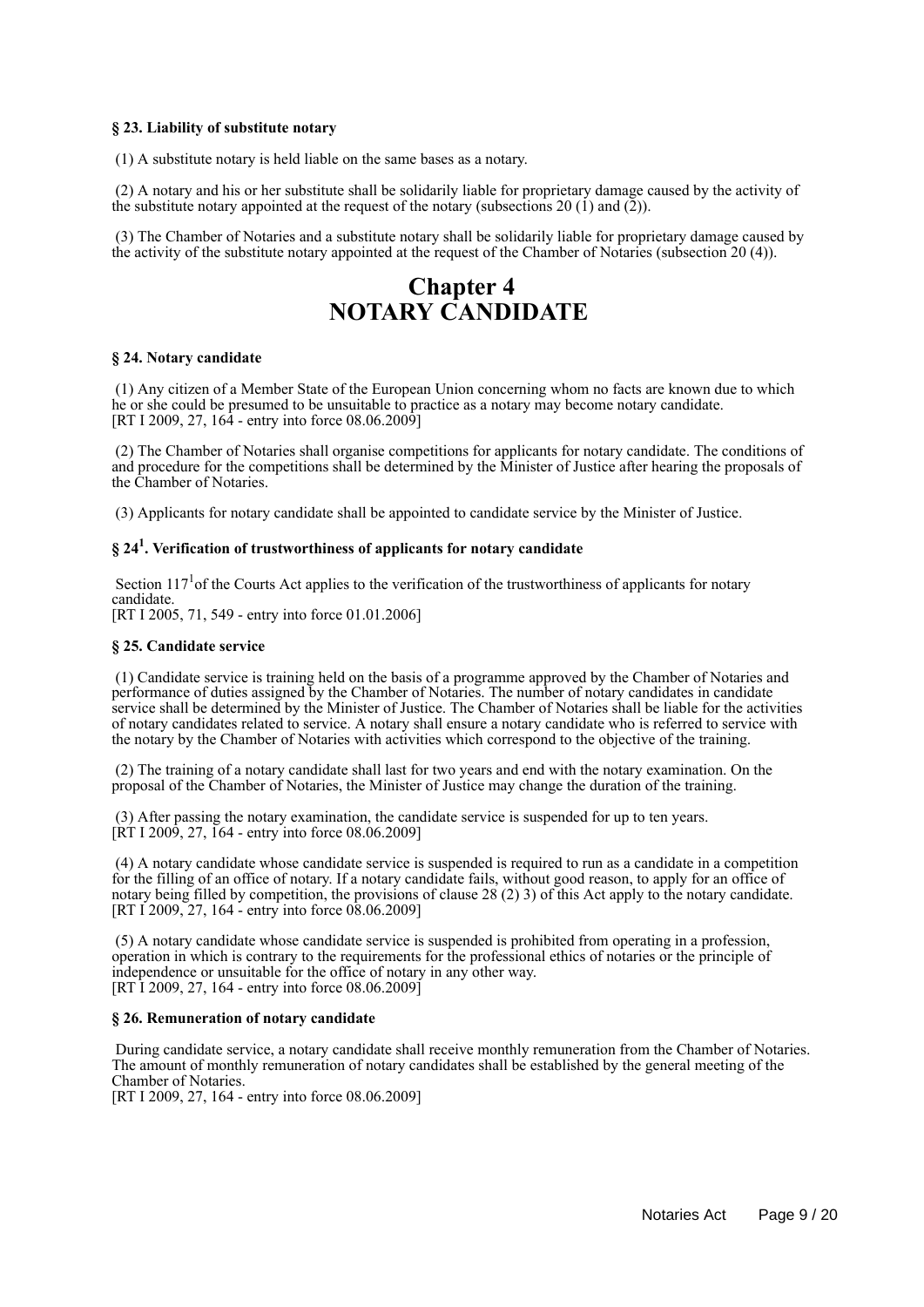# **§ 27. Notary examination**

 (1) A notary candidate who has successfully completed the training programme shall perform the notary examination. The membership and rules of procedure of the examination board shall be approved by the Minister of Justice.

 (2) Before the notary examination, a notary candidate shall submit to the Chamber of Notaries a report concerning his or her training.

 (3) Before the notary examination, the notary instructing a notary candidate shall submit to the Chamber of Notaries his or her opinion on the suitability of the notary candidate to practice as a notary.

# **§ 28. Termination of candidate service**

(1) Candidate service shall be terminated by the Minister of Justice on the proposal of the Chamber of Notaries.

(2) Candidate service is terminated on the following bases:

1) at the notary candidate's initiative;

<sup>1</sup>) by agreement between the notary candidate and the Chamber of Notaries;

[RT I 2009, 27, 164 - entry into force 08.06.2009]

2) if the notary candidate is determined to be unsuitable to practice as notary;

 3) if, after passing the notary examination and without good reason, a notary candidate fails to apply for an office of notary being filled by competition;

3<sup>1</sup>) after ten years have passed from suspension of candidate service;

[RT I 2009, 27, 164 - entry into force 08.06.2009]

4) if the termination of candidate service is imposed on a notary candidate as disciplinary punishment.

 $(2<sup>1</sup>)$  Candidate service may be terminated on the bases specified in subsection (2) of this section also at the time when candidate service is suspended.

[RT I 2009, 27, 164 - entry into force 08.06.2009]

(3) Candidate service ends with appointment of a notary candidate as a notary.

# **Chapter 5 PROFESSIONAL ACTIVITY OF NOTARIES**

[RT I 2009, 27, 164 - entry into force 08.06.2009]

# **§ 29. Notarial acts**

(1) A notary performs notarial acts at the request of persons pursuant to the procedure prescribed by law.

 (2) A notary shall charge fees prescribed by law for the performance of notarial acts. Agreements for changing the rates of fees provided by law are prohibited and void.

(3) The following are notarial acts:

 $\hat{1}$ ) an act of attestation based on the Notarisation Act, except the acts of attestation specified in subsection 32 (3) of this Act;

2) conduct of succession proceedings;

[RT I, 09.10.2013, 1 - entry into force 28.10.2013]

3) declaration of an authorisation document as invalid on the basis of the Notarisation Act;

4) issue of a certificate (apostil) on the basis of the Act on Accession to Convention Abolishing the

Requirement of Legalisation for Foreign Public Documents;

[RTL 2009, 27,  $164$  - entry into force 01.01.2010]

 5) declaration of enforcement of an agreement entered into through an advocate who is the conciliator or another notary on the basis of an Act regulating conciliation procedure;

[RTL 2009, 27, 164 – entered into force 01.01.2010 - upon entry into force of an Act regulating conciliation procedure]

 6) submission of an annual report of a legal person on the basis of an application of the legal person to the court maintaining the register pursuant to the procedure established on the basis of clause  $67$  (4) 1) of the Commercial Code;

 7) authentication of contraction of marriage and divorce and preparation of marriage and divorce entries on the basis of the Family Law Act and the Vital Statistics Registration Act;

[RT I 2009, 27, 164 - entry into force 01.07.2010]

 8) issuing a certificate concerning a notarial document to be executed in Estonia on the basis of the second sentence of Article 57.4 and Annex VI to Council Regulation (EC) No 44/2001 on jurisdiction and the recognition and enforcement of judgements in civil and commercial matters (OJ L 12, 16.01.2001, p. 1–23); 9) depositing of money, securities and documents;

[RT I 2009,  $27$ , 164 - entry into force 08.06.2009]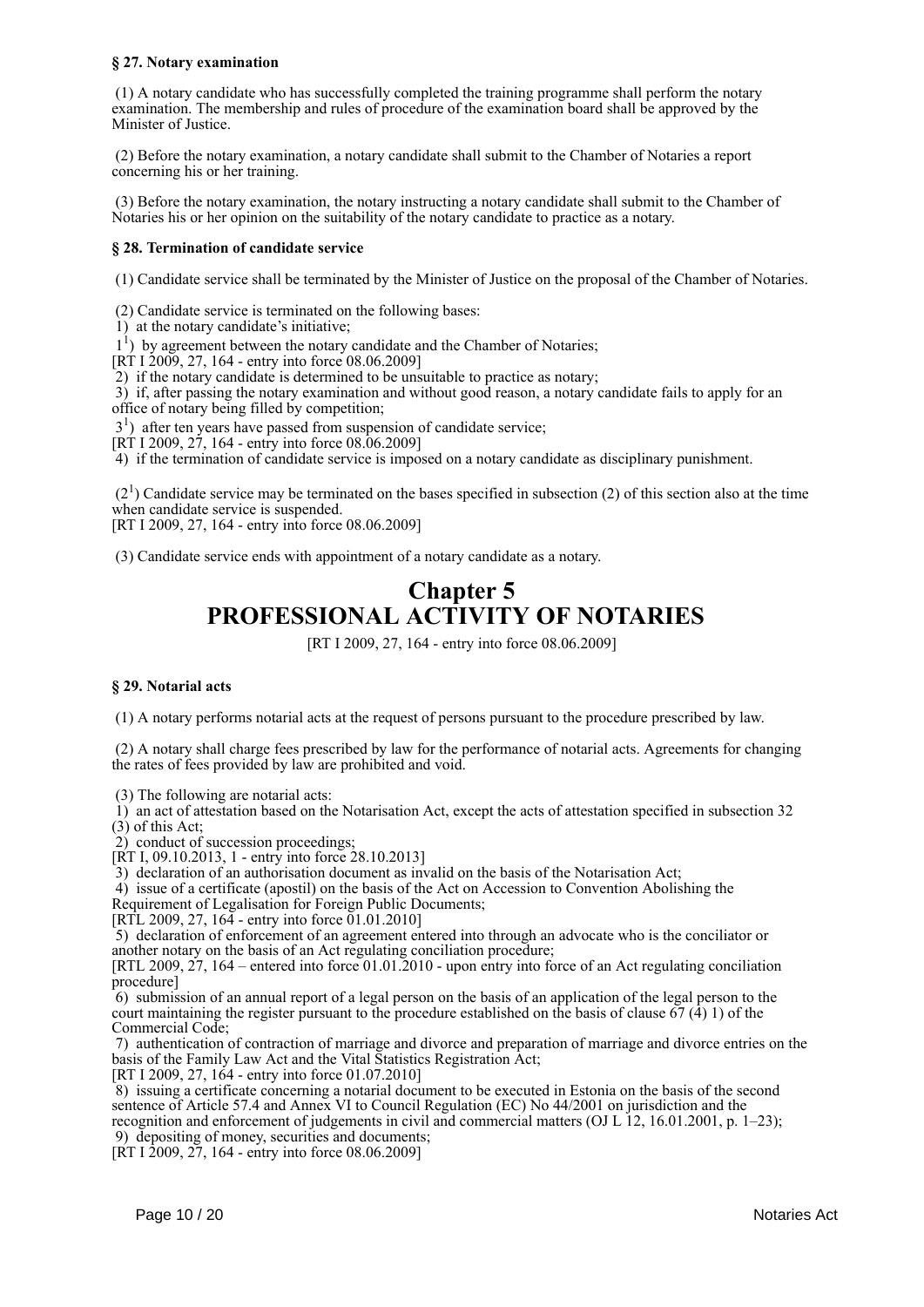10) enabling access to the data entered in the register of the land registry department or registration department or to the document preserved in the register.

[RT I, 09.10.2013, 1 - entry into force 28.10.2013]

#### **§ 30. Legal assistance and representation arising from notarial acts**

 (1) Upon receipt of an application for contraction of marriage or divorce, a notary shall explain the applicants the legal consequences relating to and arising from marriage or divorce respectively, including the duties to provide maintenance in a family.

[RT I 2009, 27, 164 - entry into force 01.07.2010]

 (2) A notary shall represent the parties in connection with notarial acts in judicial and administrative agencies and:

 1) shall prepare and forward applications for the registration of notarially attested transactions and applications for the withdrawal of applications;

 2) shall prepare and forward notarised applications for registration in a land registry department or registration department of a court and applications for the amendment or withdrawal of applications. [RT I 2010, 38, 231 - entry into force 01.07.2010]

 $(2<sup>1</sup>)$  At the request of the parties, a notary shall prepare and submit appeals and challenges in connection with notarial acts on behalf of the parties in order to contest the activities of the registrar and shall represent the parties in connection with notarial acts if a notarially attested transaction is subject to entry in the register. [RT I 2010, 38, 231 - entry into force 01.07.2010]

 (3) An application, appeal or challenge which is submitted on behalf of parties and bears the signature and impression of the seal of a notary, or, in the case of a digital document, the digital signature of a notary, is valid as a notarially authenticated application, appeal or challenge. Notarial authentication of the authenticity of the signature and a separate authorisation for the representation of the parties are not required. [RT I 2009, 27, 164 - entry into force 08.06.2009]

 (4) If the parties so desire, the notary has the right and obligation to prepare and forward notices and applications related to an attested transaction which, in legal practice, usually accompany such transaction. [RT I 2009, 27, 164 - entry into force 08.06.2009]

 (5) The extent of the occupational commitment specified in subsection (4) of this section shall be established by a regulation of the Minister of Justice.

[RT I 2009, 27, 164 - entry into force 08.06.2009]

 (6) At the request of a notary, judicial and administrative agencies shall submit documents necessary for the performance of notarial acts and copies thereof to notaries, unless otherwise prescribed by law. [RT I 2009, 27, 164 - entry into force 08.06.2009]

# **§ 31. Verification of registers arising from notarial acts**

 (1) In order to ensure the correctness of a notarial act, a notary shall verify the information relating to the act from the relevant registers. The Minister of Justice may establish a specific procedure for the use of the registers.

 (2) A notary may issue a certificate concerning data entered in registries or a certified printout from registries as a notarial document or a part of it, which can be used as proof on equal grounds with certificates or printouts issued by a registrar.

[RT I 2009, 27, 164 - entry into force 08.06.2009]

# **§ 32. Notarial services**

 (1) A notary shall publish information concerning the notarial services provided by him or her on the website specified in subsection 46 (2) of this Act.

 (2) The fee charged by a notary for the provision of a notarial service shall be agreed upon between the notary and the person requesting the service before the provision of the service in a format which can be reproduced in writing.

(3) The following are notarial services:

1) legal counselling not related to notarial attestation;

 2) counselling in the field of taxation and law of a foreign state not related to or in the framework of notarial attestation;

3) conciliation pursuant to the Conciliation Act;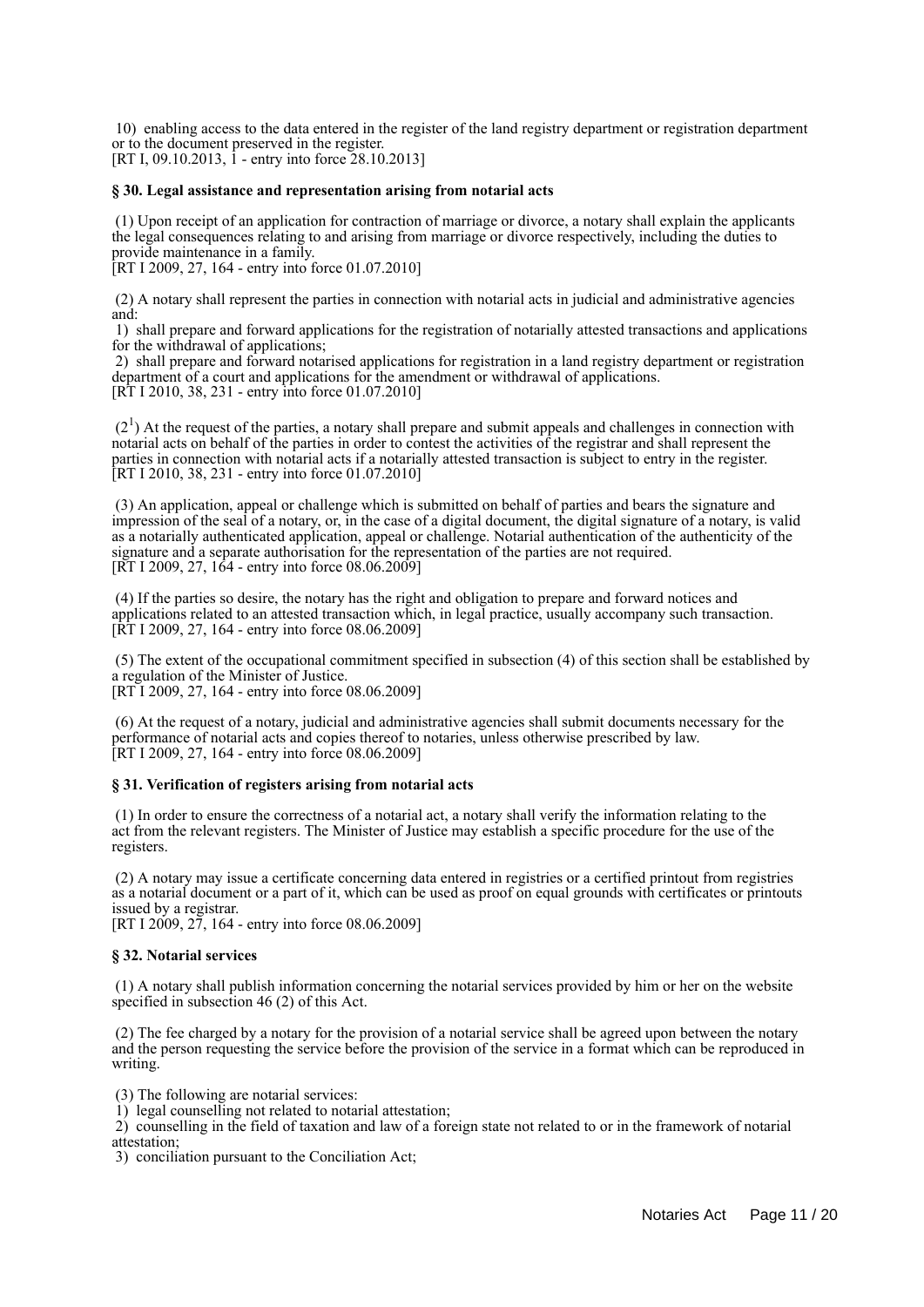[RTL 2009, 27, 164 – entered into force 01.01.2010 - upon entry into force of an Act regulating conciliation procedure]

4) acting as an arbitrator on the basis of the Code of Civil Procedure;

 5) conducting of auctions, voting, ballots, drawing of lots and attestation of the results on the basis of the Notarisation Act;

6) taking persons' oaths and certification of statements given under oath on the basis of the Notarisation Act;

 7) forwarding of petitions and notices not related to the official duties provided for in § 30 of this Act and issuing of certificates concerning the forwarding or impossibility to forward therof on the basis of the Notarisation Act;

 8) depositing of money, except cash, securities, documents and other items, if this is not an official duty or an official duty arising from it;

9) certification of the correctness of translations of documents.

[RT I 2009, 27, 164 - entry into force 08.06.2009]

# **§ 33. Counselling as notarial service**

 (1) Counselling as a notarial service may include preparation of documents and filing of petitions in a matter of expedited proceeding of a payment order through a notary, representation of persons in administrative proceedings, in court in proceedings on petition specified in clauses  $475 (1) 1$ ,  $3) - 5$ ,  $8) - 11$ ) and  $13) - 14$ ) of the Code of Civil Procedure and representation of successors in estate bankruptcy proceedings. [RT I 2010, 38, 231 - entry into force 01.07.2010]

 (2) Representation in court in proceedings of a registry matter is a notarial service only to the extent it is not related to a notarised transaction.

[RT I 2009, 27, 164 - entry into force 30.08.2009]

# **§ 34. Conciliation and acting as arbitrator**

 (1) A notary may provide conciliator service independently or through the Conciliation and Arbitration Court of the Chamber of Notaries and arbitrator service through the Conciliation and Arbitration Court of the Chamber of Notaries.

[RT I 2009, 27, 164 - entry into force 30.08.2009]

 (2) Upon conciliation, a notary shall comply with the duty to give explanations provided for in § 18 of the Notarisation Act and shall document the course of the conciliation. [RTL 2009, 27, 164 – entered into force 01.01.2010 - upon entry into force of an Act regulating conciliation procedure]

# **§ 35. Deposit**

(1) Notaries deposit money, securities and documents as notarial acts. Notaries shall not deposit cash.

 (2) Deposit is an official duty accompanying an act of attestation if it is connected with a transaction attested by the same notary and the persons applying for deposit have legitimate interest arising from the transaction to ensure performance of the transaction by deposit.

 (3) Other deposits not provided for in § 120 of the Law of Obligations Act and subsection (2) of this section are notarial services.

 (4) A notarially authenticated application of a person applying for deposit is the basis for deposit unless the application is already included in the notarial deed prepared concerning the securable transaction.

 (5) Disposal of deposited property is permitted only for delivery of the deposited property to an entitled person or a third person designated thereby or for returning the deposited property to the depositor.

 (6) Notaries shall refuse to dispose of deposited property if disposal violates the rights of persons who have entered into a securable transaction or the rights of third persons. [RT I 2009, 27, 164 - entry into force 08.06.2009]

# **§ 36. Location of performance of notarial acts and provision of notarial services**

(1) A person may request a notarial act or a notarial service from any notary unless otherwise provided by law.

(2) A notary shall perform notarial acts in his or her office.

 (3) At the request of a person, a notary shall, in justified cases, perform a notarial act in his or her jurisdiction outside of his or her office.

 (4) At the request of the applicants, a notary may confirm the contraction of marriage outside of his or her office and jurisdiction.

[RT I 2009, 27, 164 - entry into force 01.07.2010]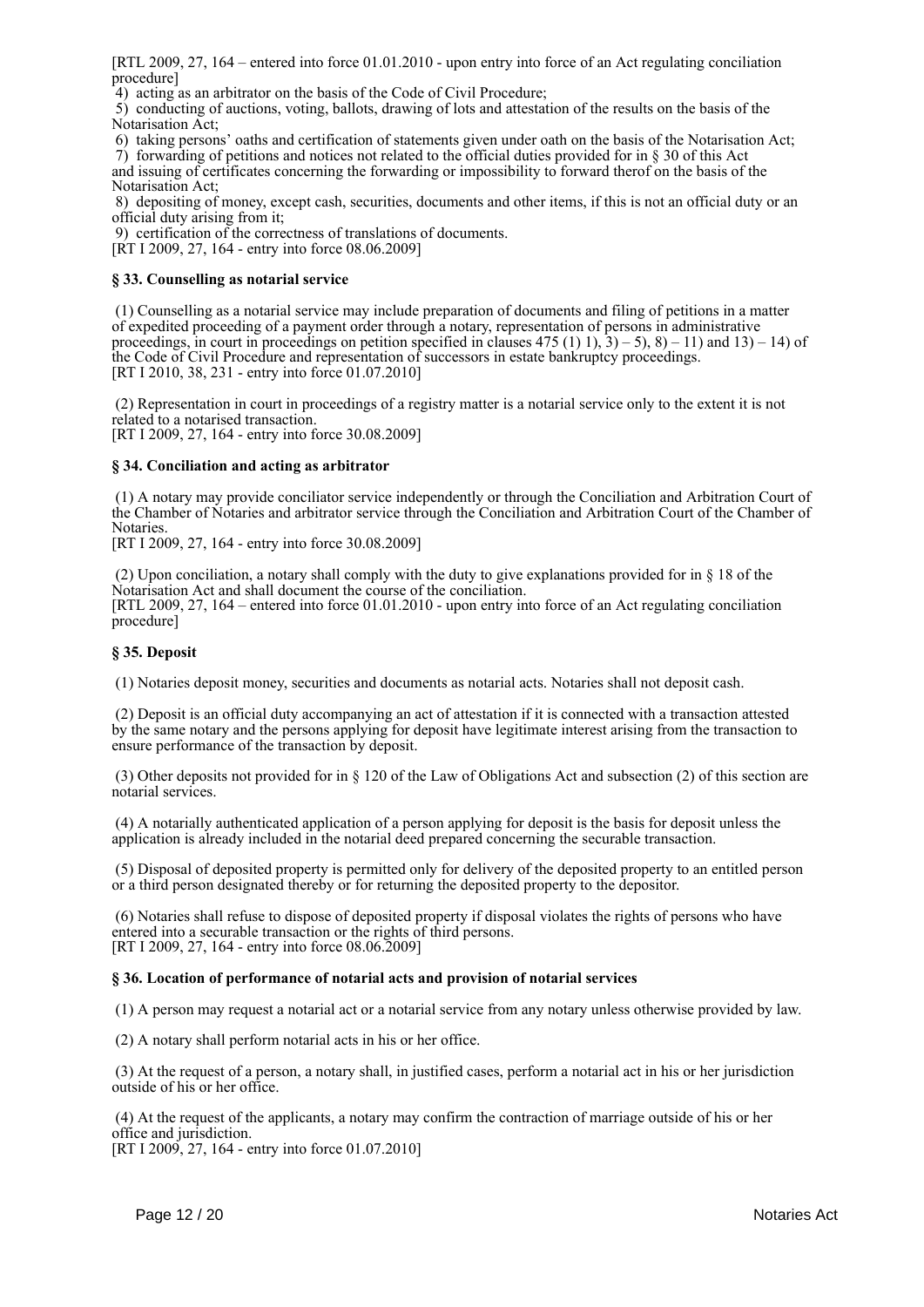(5) A notary provides notarial services in his or her jurisdiction. A notary may provide the notarial services specified in clauses  $32(3)$  3) – 5) of this Act also outside of his or her jurisdiction.

 (6) Notaries are prohibited from carrying out professional activity outside of Estonia and the notarial acts and acts of attestation performed as the provision of notarial services in violation of the prohibition are void. [RT I 2009, 27, 164 - entry into force 08.06.2009]

#### **§ 37. Prerequisites of performance of notarial acts**

 (1) A notary shall perform a notarial act after all the necessary documents and data have been collected and all the prescribed payments have been made.

 (2) In the case of a transaction which shall be attested on the basis of Chapter 2 of the Notarisation Act, a party to the transaction has the right to request that a notary make the draft notarial deed prepared with respect to the transaction available to him or her at least two working days before the attestation of the transaction. [RT I 2009, 27, 164 - entry into force 08.06.2009]

#### **§ 38. Postponement or suspension of performance of notarial act or provision of notarial service**

(1) Performance of a notarial act or provision of a notarial service shall be postponed:

1) in the case of collection of supplementary information or documents, until receipt thereof;

2) in the case of performance of expert analysis, until receipt of the expert opinion;

 3) at the request of an interested person who wishes to contest a fact or right concerning the content of the notarial act or notarial service in a court, once for up to ten days.

 (2) The performance of a notarial act or the provision of a notarial service shall be suspended on the basis of a court ruling on securing an action or on provisional legal protection until the prohibition ceases to exist. [RT I 2009, 27, 164 - entry into force 08.06.2009]

#### **§ 39. Other restrictions on professional activities**

 (1) The restrictions and the bases for nullity provided for in §§ 3, 4, 7 and 8 apply to notarial acts, acts of attestation performed as provision of notarial services and to provision of arbitrator service. A notary is, inter alia, prohibited from:

 1) participating in a resolution of a dispute as an arbitrator if the dispute has arisen in connection with a transaction attested by the notary or a notary with whom he or she operates a common office;

 2) authenticating his or her signature or seal or confirming his or her competence by the certificate specified in clause 29 (3) 4) of this Act;

[RT I 2009, 27, 164 - entry into force 01.01.2010]

 3) declaring of enforcement of agreements entered into through him or her pursuant to clause 29 (3) 5) of this Act.

[RTL 2009, 27, 164 – entered into force 01.01.2010 - upon entry into force of an Act regulating conciliation procedure]

 (2) A notary who has attested a transaction shall issue a certificate specified in clause 29 (3) 8) of this Act. Any notary of the same territorial jurisdiction may issue a certificate concerning a transaction attested by a notary who has resigned from office.

 (3) If, upon the application of restrictions on professional activities to a notarial act, a situation arises where no notary of a territorial jurisdiction has the right to perform an act which can be performed only by a notary of the particular territorial jurisdiction, the Minister of Justice shall appoint a notary who shall have the right to perform the act.

[RT I 2009, 27, 164 - entry into force 08.06.2009]

#### **§ 40. Registration of notary's professional activities and reporting**

(1) All notarial acts and notarial services shall be registered in a register of professional activities.

 (2) The Minister of Justice shall establish the types and format of and procedure for the keeping of registries of notary's professional activities.

 (3) If necessary, an extract from a register of professional activities shall be issued to a person, at whose request or concerning whom a notarial act was performed or a notarial service was provided, on the basis of a written application of the person.

 (4) A notary shall submit a quarterly statistical report of his or her professional activities to the Minister of Justice. The Minister of Justice shall determine a list of data necessary for reporting and the manner of submission of the report.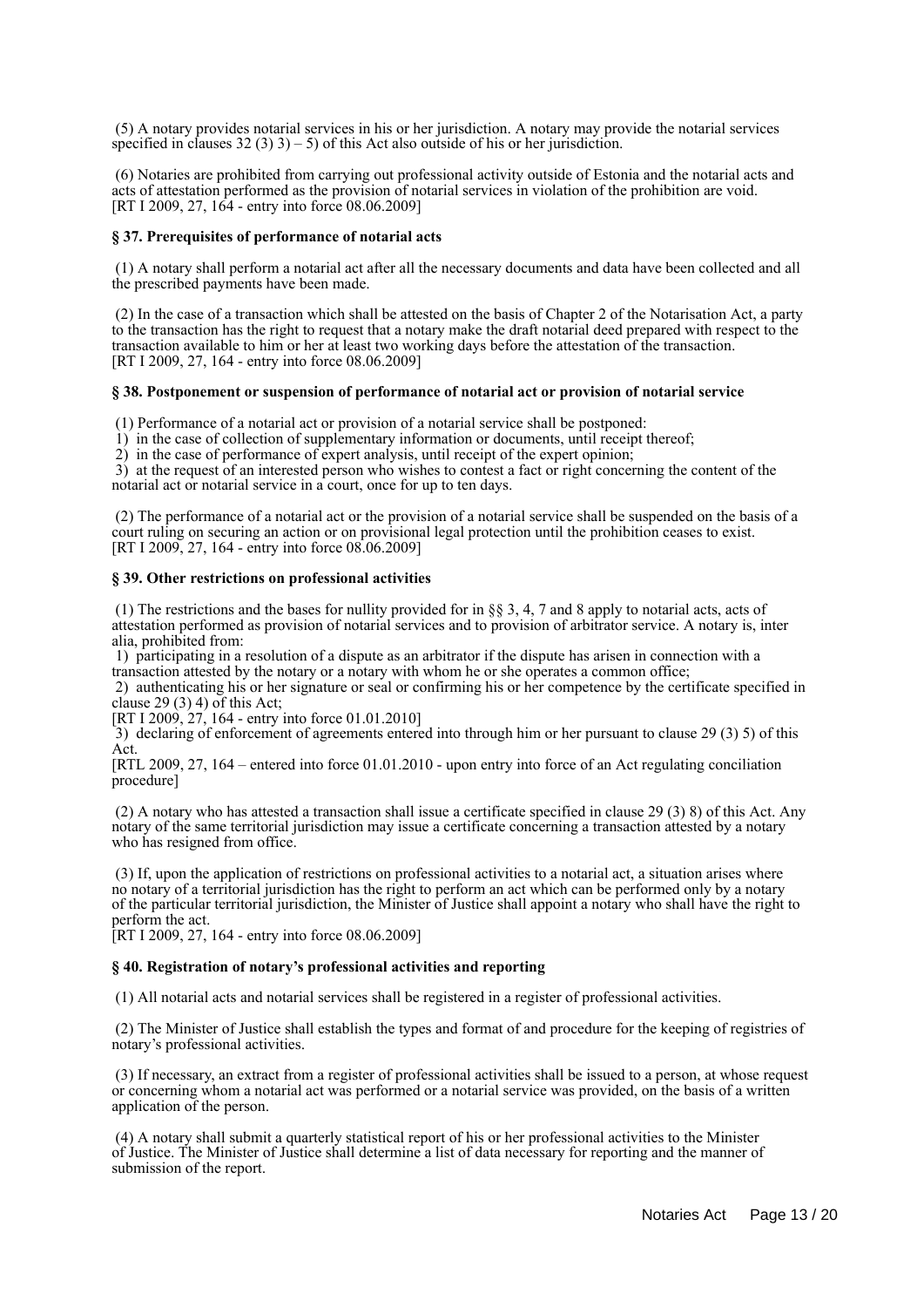[RT I 2009, 27, 164 - entry into force 08.06.2009]

# **§ 41. Refusal to perform notarial act or provide notarial service**

(1) A notary shall refuse to perform a notarial act only on the bases provided by law.

(2) A notary may refuse to provide a notarial service and he or she need not justify the refusal.

 (3) If a notary agrees to provide a notarial service, he or she may refuse to provide the service further only if a circumstance listed in § 4 of the Notarisation Act or any other good reason becomes evident.

 (4) If a notary refuses to perform a notarial act or suspends the provision of a notarial service, the person who requested the act or service may demand a written statement concerning the reasons for refusal or suspension. A notary shall issue such a statement within three working days as of demanding of the statement.

 (5) A person who was refused the performance of a notarial act may request re-review of the application for the performance of the notarial act in proceedings on petition.

 (6) If a notary refuses to perform a notarial act or suspends the provision of a notarial service, he or she shall explain to the applicant his or her rights arising from subsections (4) and (5) of this section. [RT I 2009, 27, 164 - entry into force  $08.06.2009$ ]

# **§ 42. Performance of notarial acts for and provision of notarial services to aliens**

 Citizens of other states and stateless persons may, in person or through their representatives, request the performance of notarial acts or provision of notarial services pursuant to the same procedure as Estonian citizens.

[RT I 2009, 27, 164 - entry into force 08.06.2009]

# **Chapter 6 CHAMBER OF NOTARIES**

# **§ 43. Legal status of Chamber of Notaries**

 (1) The Chamber of Notaries is a legal person in public law; all notaries are members of the Chamber of Notaries.

 (2) The Chamber of Notaries shall operate pursuant to this Act and its statutes which shall be adopted by the meeting of the Chamber of Notaries and approved by the Minister of Justice.

 (3) The statutes of the Chamber of Notaries shall provide for the organisation of work of the bodies of the Chamber of Notaries, legal relationship between the bodies and the notaries, the procedure for administration and management of the Chamber of Notaries and regulate other issues within the competence of the Chamber of Notaries.

 (4) The legality of the activities of the Chamber of Notaries shall be supervised by the Minister of Justice who has the right to require the submission of documents necessary for supervision activities from the Board of the Chamber of Notaries and file protests with administrative courts against legal acts of and measures taken by the bodies of the Chamber of Notaries.

 (5) At the time determined by the Minister of Justice, the Chamber of Notaries shall submit a report to the Minister of Justice concerning the activities of the Chamber of Notaries, of notaries and notary candidates, including on the amounts compensated to the notaries on the basis of clause 44 (2)  $7^1$ ) of this Act and the number and types of cases of release from payment of notary fees during the preceding year and a work schedule for the performance of the principal duties of the Chamber of Notaries during the following year. [RT I 2005, 57, 450 - entry into force 01.01.2006]

 (6) The Minister of Justice shall hear the opinion and proposals of the Chamber of Notaries before deciding on issues within his or her competence concerning notaries.

 (7) The Chamber of Notaries shall be registered in the state register of state and local government agencies pursuant to the procedure provided for in the statutes of the register.

# **§ 44. Activities of Chamber of Notaries**

(1) The objective of the Chamber of Notaries is to:

 1) monitor that notaries execute their activities conscientiously and correctly, observe professional ethics, act in a dignified manner and observe the resolutions and instructions of the Chamber of Notaries; [RT I 2009, 27, 164 - entry into force 08.06.2009]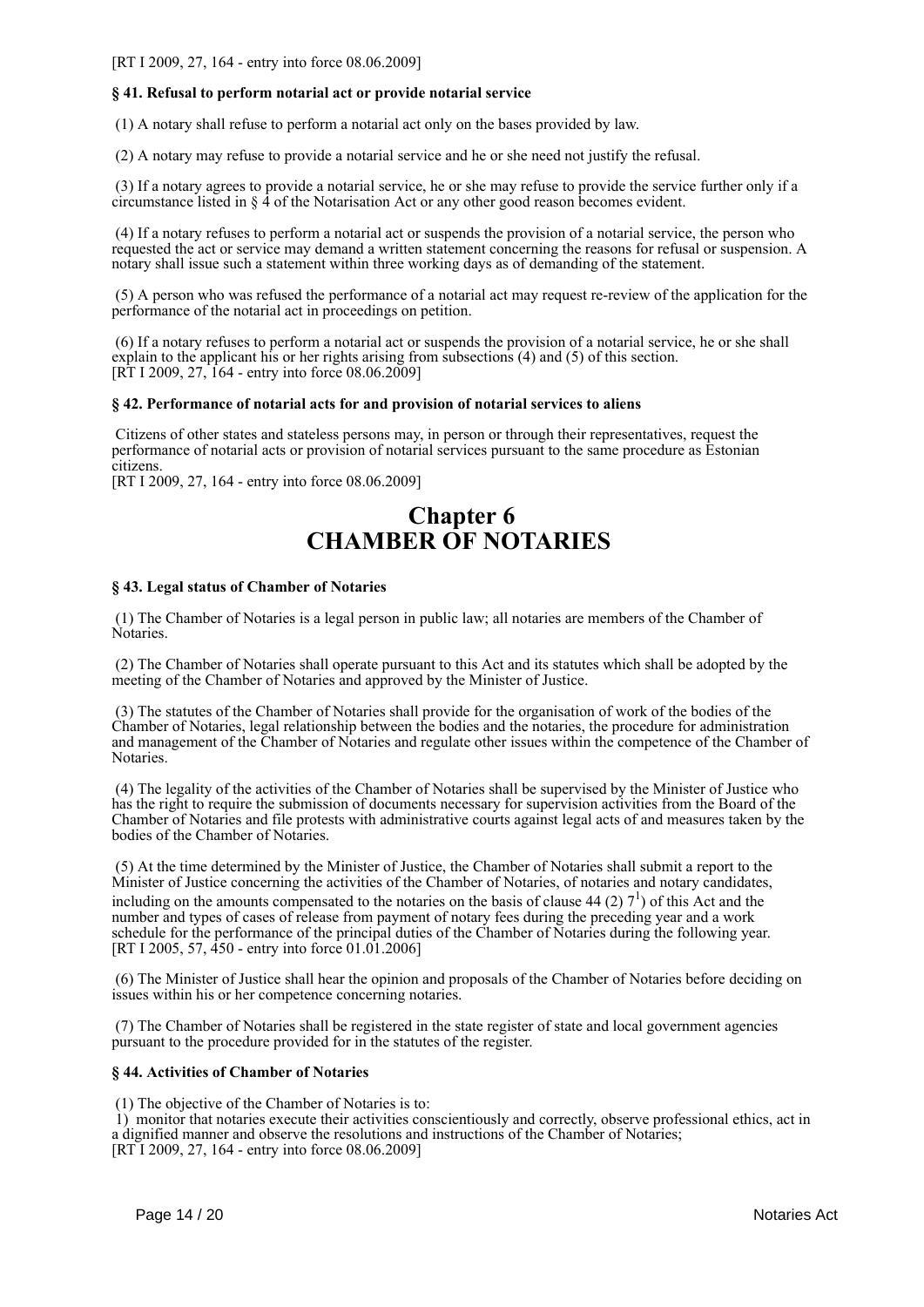11 ) monitor that notaries comply with the requirements of the Money Laundering and Terrorist Financing Prevention Act and legislation established on the basis thereof;

[RT I 2008, 3, 21 - entry into force 28.01.2008]

- 2) harmonise professional activities of notaries;
- 3) organise training of notaries and employees of notaries' offices;

4) organise candidate service;

41 ) organise the activities of the Conciliation and Arbitration Court of the Chamber of Notaries;

[RT I 2009, 27, 164 - entry into force 30.08.2009]

5) provide assistance to the Minister of Justice in the supervision activities specified in  $\S$  5 of this Act;

6) administer and develop the electronic information system of notaries;

7) execute court decisions concerning release from payment of notary fees.

(2) For the fulfilment of its objectives, the Chamber of Notaries:

1) represents notaries before administrative agencies and other domestic and foreign institutions;

2) prepares recommendations for the harmonising of the practice of notaries related to office;

 21 ) prepares recommended model texts of conciliation and arbitration agreements and rules of procedure for regulating the conciliation and arbitration proceedings conducted without the mediation of the Conciliation and Arbitration Court of the Chamber of Notaries in so far as no procedural provisions are provided by law; [RT I 2009, 27, 164 - entry into force 30.08.2009]

 3) requires written explanations from notaries concerning complaints filed with regard to the notaries and submits proposals for the commencement of disciplinary proceedings to the Minister of Justice if necessary;

3<sup>1</sup>) exercises supervision over whether the notaries comply with the requirements of the Money Laundering and Terrorist Financing Prevention Act and legislation established on the basis thereof;

[RT I 2008, 3, 21 - entry into force 28.01.2008]

4) establishes compulsory contributions by notaries to the Chamber of Notaries;

5) establishes salaried offices within the Chamber of Notaries;

 6) allocates funds from its budget to notaries whose income is insufficient to hold an office of a notary due to circumstances independent of the notary but whose holding the office is material for the service of the needs of the residents of the corresponding territorial jurisdiction;

7) allocates subsidies to retired notaries and their family members if necessary;

 71 ) compensates from its budget to the notary, in the case of release from the payment of notary fees in part or in full, the part of the notary fees indicated in the court decision from the payment of which the applicant was released;

 8) may acquire and dispose of real and movable property necessary for the performance of the duties specified in this Act;

9) uses other methods of activity which are in compliance with law and its statutes.

 (3) The Chamber of Notaries has the right to issue specifying instructions which are binding on notaries in accordance with this Act and other legislation:

 1) in order to ensure compliance with the provisions of subsections 2 (3) and (4), subsection 11 (6) and § 12 of this Act;

2) in order to ensure the proprietary interests of parties to notarial acts and of third persons;

3) concerning the operating of common offices and use of common office space;

4) concerning public appearances by notaries and the format of the signs of notaries' offices;

 5) concerning the workload of employees of notaries' offices and organisation of training for the employees; 6) concerning the volume of professional in-service training for notaries and participation of notaries in the training;

7) concerning the performance of notarial acts outside of notaries' offices or territorial jurisdiction of notaries;

8) concerning training provided for notary candidates at notaries' offices;

 9) concerning duties of office upon communication with other notaries, courts, administrative agencies, advocates and persons involved in attestation procedure;

 10) concerning compliance with the diligence measures and rules of procedure provided for in the Money Laundering and Terrorist Financing Prevention Act;

[RT I 2008, 3, 21 - entry into force 28.01.2008]

 11) concerning terms for preservation and the procedure for preservation and transfer of documents specified in subsection 16 $(5)$  of this Act.

[RT I 2009, 27, 164 - entry into force 08.06.2009]

# **§ 44<sup>1</sup> . Information system of notaries**

 (1) The electronic information system of notaries (hereinafter electronic notary) shall contain digital notarial archives and books concerning the professional activities of a notary and may contain other functions necessary for the activities of a notary.

 (2) The Minister of Justice may establish the extent to which the electronic notary must allow digital exchange of data with other state databases.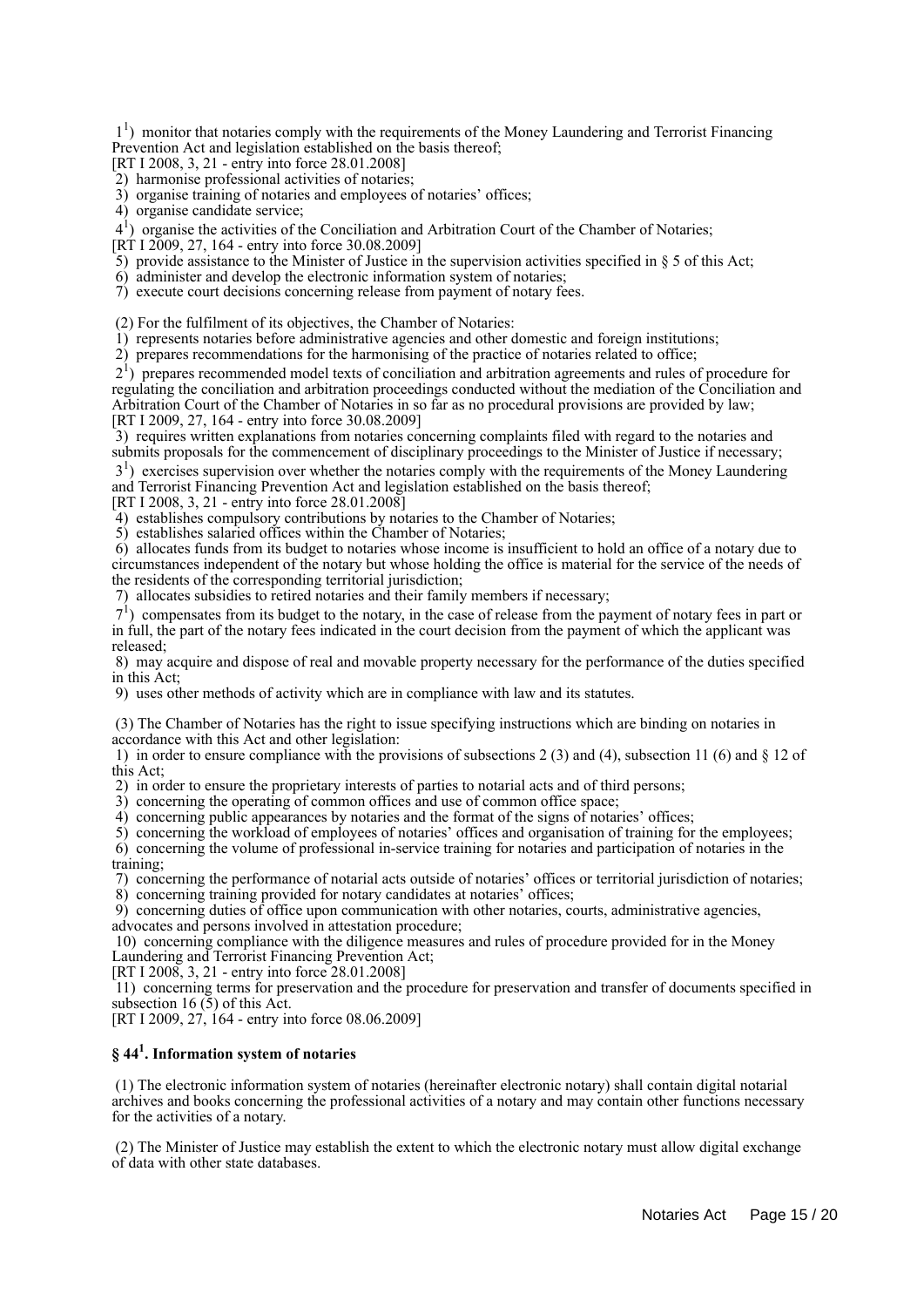(3) Documents recorded on the basis of subsection 16  $(1^2)$  of this Act shall be preserved in digital notarial archives.

 (4) The duty to maintain confidentiality provided for in § 3 of this Act also extends to data recorded in the electronic notary. The Chamber of Notaries and notaries shall ensure the data protection of the electronic notary.

 (5) In the electronic notary, notaries shall have access to the data recorded by them. Notaries may also verify data recorded by other notaries if notarial deeds prepared or notarial notations made by the other notaries are submitted to them as bases for acts of attestation. [RT I 2007, 67, 413 - entry into force 28.12.2007]

# **§ 44<sup>2</sup> . Register of certificates (apostils)**

 (1) In order to keep records of the certificates (apostils) issued by notaries, the Chamber of Notaries maintains a register of certificates (apostils). The register is maintained electronically. The register contains specimens of the impressions of the seals of the Estonian authorities who issue public documents, specimen signatures of the persons who sign the abovementioned documents and information concerning the name, official title and term of office of the signatories and the given names and surnames of the persons who submit public documents for authentication by a certificate (apostil) shall also be entered in the register.

 (2) The authorities who issue public documents shall, on their own initiative or at the request of the Chamber of Notaries, send the specimens and information specified in subsection (1) of this section to the Chamber of Notaries in adherence to the format and the method of sending established by the Chamber of Notaries.

 (3) The statutes of the register of certificates (apostils) shall be established by a regulation of the Minister of Justice.

[RT I 2009, 67, 460 - entry into force 01.01.2010]

# **§ 45. Right of Chamber of Notaries to use national coat of arms**

(1) The Chamber of Notaries shall have a seal with the image of the national coat of arms of Estonia.

 (2) The Chamber of Notaries has the right to use the image of the national coat of arms of Estonia on its documents and on signs.

# **§ 46. Website of Chamber of Notaries**

 (1) On the website of the Chamber of Notaries, the Chamber of Notaries shall make available information concerning notaries which is necessary to the public and above all, shall indicate the addresses, office hours and telecommunication numbers of notaries' offices and the instructions given based on subsection 44 (3) of this Act.

[RT I 2009, 27, 164 - entry into force 08.06.2009]

 (2) Information concerning the fact which notarial services specified in subsection 32 (3) of this Act are provided by which notaries shall be published on the website of the Chamber of Notaries.  $[RT I 2009, 27, 164 - entry into force 08.06.2009]$ 

# **§ 47. Calling meeting of Chamber of Notaries and adoption of resolutions**

(1) Regular meetings of the Chamber of Notaries shall be held once a year.

(2) Extraordinary meetings shall be called:

- 1) on the initiative of the Board of the Chamber of Notaries;
- 2) on the proposal of the Minister of Justice;

3) at the request of at least 1/5 of the members of the Chamber of Notaries.

 (3) A meeting shall be called by the Board of the Chamber of Notaries by giving notice to the members of the Chamber of Notaries of the time, place and agenda of the meeting at least two weeks in advance.

 (4) The Minister of Justice shall call a meeting of the Chamber of Notaries (clause (2) 2) of this section) if issues concerning notaries which allow no postponement need to be resolved. The Minister of Justice shall also determine the agenda of the meeting. If the Chamber of Notaries has not been able to fulfil its duties to a material extent, the Minister of Justice may make a proposal for the election of a new Board upon calling an extraordinary meeting.

 (5) Members of the Board of Notaries shall participate in meetings personally or through a representative. Notaries may represent one another on the basis of authorisation documents.

 (6) A meeting has a quorum if at least two-thirds of the total number of members of the Chamber of Notaries are represented at the meeting. The resolutions of meetings shall be made by a simple majority vote.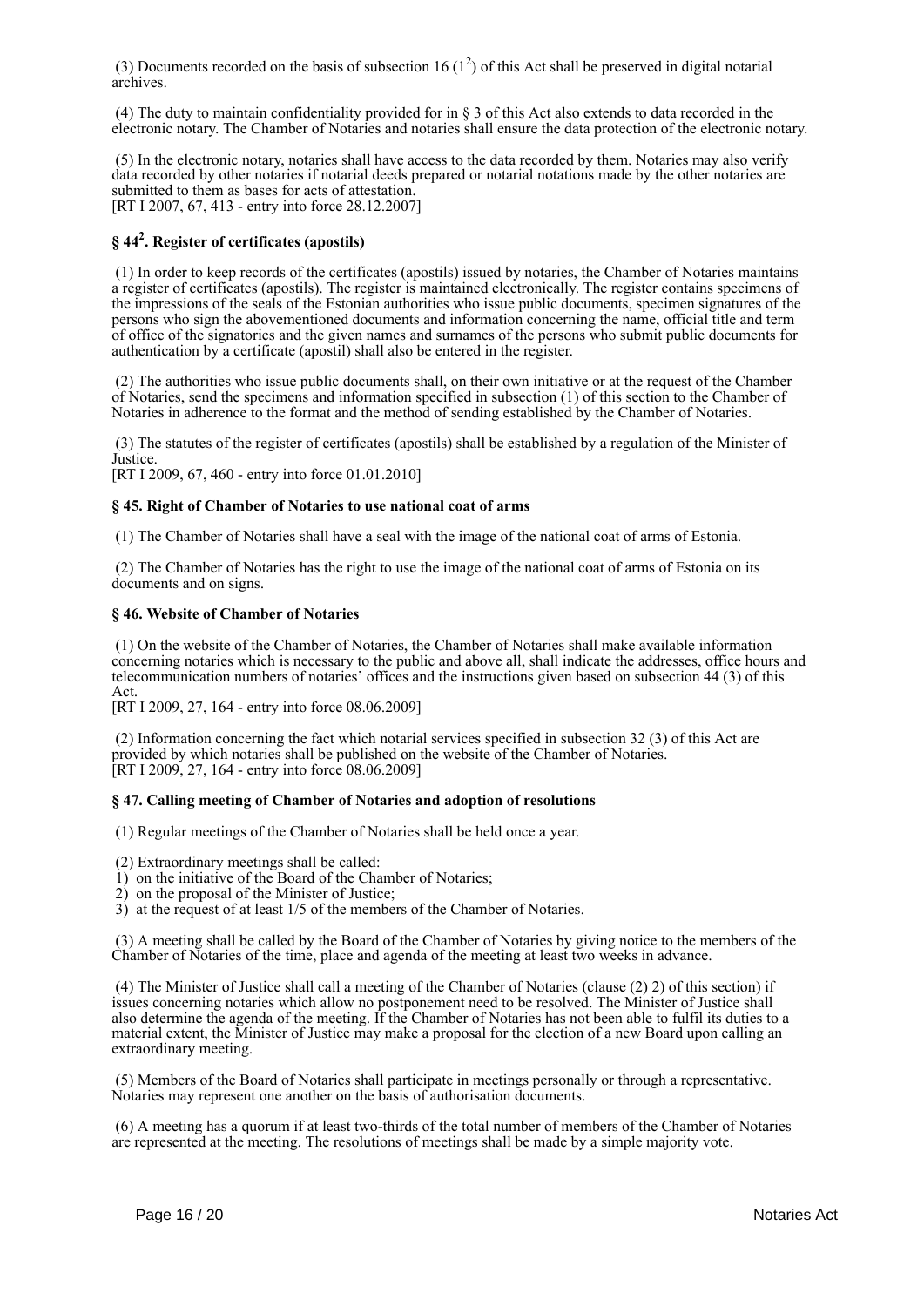# **§ 48. Competence of meeting of Chamber of Notaries**

 (1) The meeting of the Chamber of Notaries may enter on its agenda and adopt resolutions concerning any issue within the competence of the Chamber of Notaries.

(2) Only the meeting is competent to decide on the following issues:

- 1) approval of statutes;
- 2) issue of the instructions specified in subsection 44 (3) of this Act;
- 3) election of the Board;
- 4) approval of annual budget;
- 5) establishment of amount of compulsory contributions by notaries to the Chamber of Notaries;
- 6) approval of annual reports;
- 7) election of the audit committee;
- 8) election of court of honour;
- 9) appointment of auditor.

 (3) The meeting may grant the Board the right to make, with good reason, amendments to the budget of the Chamber of Notaries which shall be submitted for approval to the next meeting.

# **§ 48<sup>1</sup> . Election of bodies of Chamber of Notaries**

 (1) Bodies of the Chamber of Notaries shall be elected at the meeting of the Chamber of Notaries in accordance with the following principles:

1) the members of each body are elected separately;

2) votes are given by secret ballot;

 3) the candidate who receives the greatest numbers of votes is elected unless this Act provides for a different voting requirement.

 (2) The Board of Chamber of Notaries shall be elected in the following order: the chairman and deputy chairman of the Chamber of Notaries and other members of the Board.

 (3) In the election of the chairman of the Chamber of Notaries, the candidate who receives more than one-half of the votes of the participants shall be elected. If no candidate receives the required majority of votes, a second round shall be held between the two candidates who received the largest number of votes. The candidate who receives the larger number of votes in the second round shall be elected. If votes are divided equally, lots shall be drawn.

[RT I 2003, 18, 100 - entry into force 07.03.2003]

# **§ 49. Membership and sessions of Board of Chamber of Notaries**

 (1) The Board of the Chamber of Notaries is comprised of the chairman and deputy chairman of the Chamber of Notaries and the members of the Board.

[RT I 2005, 57, 450 - entry into force 01.01.2006]

(2) The Board shall be elected for three years.

 (3) Sessions of the Board are generally held once a month and convened by the chairman of the Chamber of Notaries.

# **§ 50. Competence of Board and chairman of Chamber of Notaries and duty to maintain confidentiality**

 (1) During the time between the meetings of the Chamber of Notaries, the Board of the Chamber of Notaries shall perform all duties of the Chamber of Notaries which do not fall within the competence of the audit committee, court of honour or exclusively within the competence of the Chamber of Notaries. The Board shall ensure compliance with the statutes of the Chamber of Notaries and implementation of the resolutions of meetings of the Chamber of Notaries.

(2) The chairman of the Chamber of Notaries shall represent the Chamber of Notaries in all legal acts.

 (3) Notaries who are members of the Board of the Chamber of Notaries, audit committee or court of honour and the employees of the Chamber of Notaries shall not disclose information concerning the content of notarial acts which have become known to them through their activities. They are allowed to disclose such information only in court if they have respective permission of the Board. The duty to maintain the confidentiality of information shall continue also after resignation from a body of the Chamber of Notaries or the service of the Chamber of Notaries.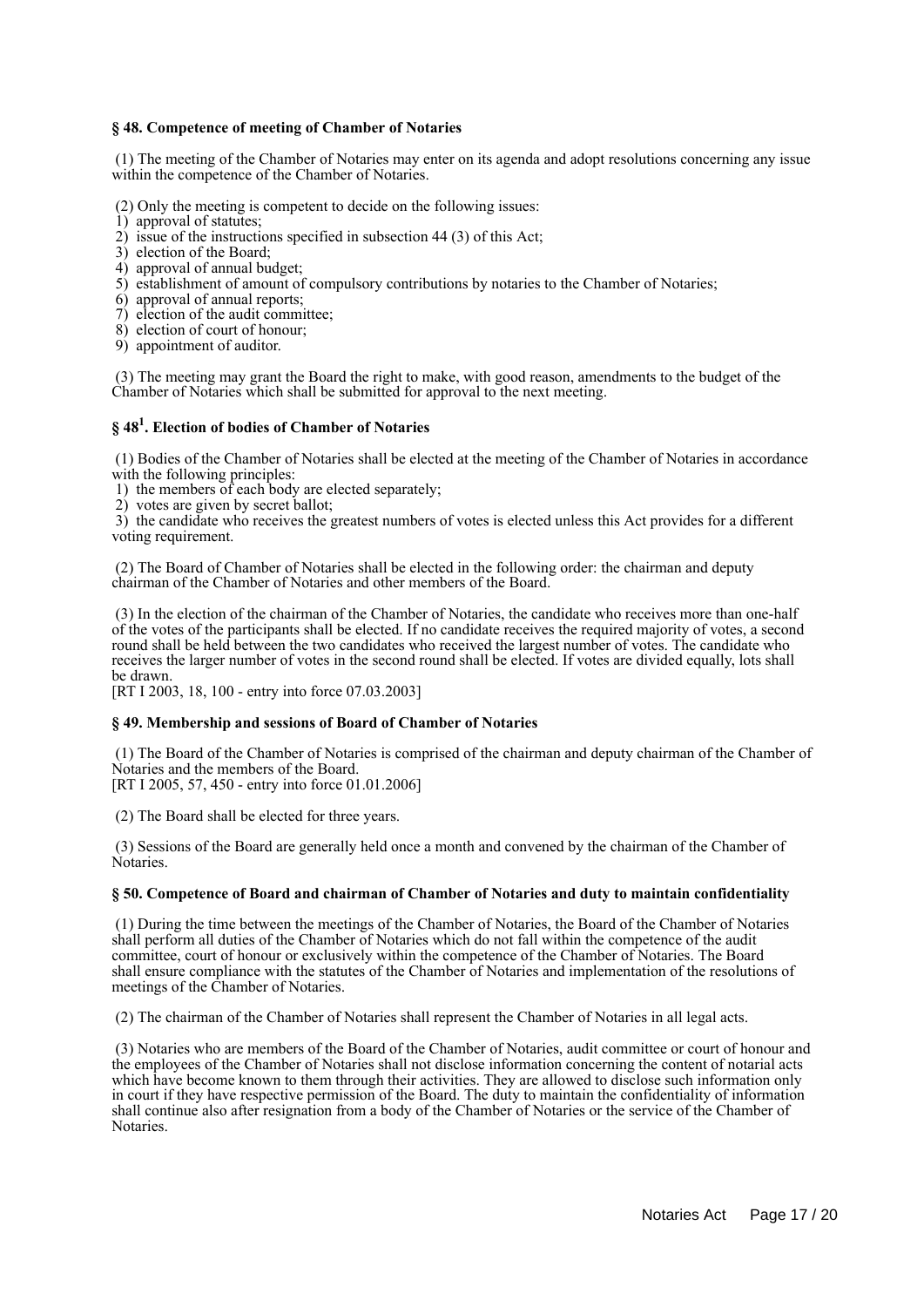# **§ 51. Audit committee**

 (1) The audit committee of the Chamber of Notaries shall audit the economic activities and management of the Chamber of Notaries on the initiative of the committee or at the request of at least 1/5 of the notaries.

 (2) Before the Board submits an annual report of the Chamber of Notaries to the meeting of the Chamber of Notaries for approval, the audit committee shall express its opinion concerning the report.

 (3) The audit committee shall be elected with at least three members for up to three years. A member of the audit committee shall not be a member of the Board or the court of honour.

(4) The audit committee adopts resolutions by a majority of the votes of the members in favour.

# **§ 52. Court of honour**

 (1) The court of honour of the Chamber of Notaries shall, on the initiative of notaries, notary candidates, substitute notaries, the Board, the audit committee or the Ministry of Justice, hear complaints filed against the execution of professional activities by notaries, notary candidates or substitute notaries, the professional ethics and conduct of notaries, notary candidates or substitute notaries. The court of honour shall act as a court of arbitration in matters of honour among notaries, notary candidates and substitute notaries at the request of the parties to a dispute.

 $[RT I 2009, 27, 164 - entry into force 08.06.2009]$ 

 (2) Upon the hearing of a matter, the court of honour has the right to require explanations form the persons concerned. The persons concerned have the right to be present at the hearing of the matter.

 (3) The court of honour has the right to admonish the person at fault or make a proposal to the Ministry of Justice to commence disciplinary proceedings or release a notary from office. The court of honour as a court of arbitration has the right to obligate the party in error to apologise. The opinions of the court of honour concerning heard matters shall be communicated to all notaries, notary candidates, substitute notaries and the Ministry of Justice.

[RT I 2009, 27, 164 - entry into force 08.06.2009]

 (4) The court of honour shall be elected with at least three members for up to three years. An appropriate number of alternative members shall be elected together with the members and a procedure for substitution shall be determined.

 (5) The court of honour adopts resolutions by a majority of the votes of the members in favour. If a member of the court of honour cannot be impartial in a matter under hearing, the member shall remove himself or herself from the hearing. A removed member shall be substituted by an alternative member.

(6) A member of the court of honour shall not be a member of the Board or the audit committee.

# **§ 52<sup>1</sup> . Conciliation and Arbitration Court of Chamber of Notaries**

 (1) The Conciliation and Arbitration Court of the Chamber of Notaries is a permanent body for extra-judicial resolution of disputes.

 (2) The Chamber of Notaries shall establish the rules and regulations of the Conciliation and Arbitration Court, which shall set out the competence and procedure of the Conciliation and Arbitration Court taking account of the mandatory rules of civil procedure and the Conciliation Act and the remuneration.

 (3) Chapter 6 of the Conciliation Act does not apply to the activity of the Conciliation and Arbitration Court of the Chamber of Notaries.

[RT I 2009, 27, 164 - entry into force 30.08.2009]

# **Chapter 7 IMPLEMENTING PROVISIONS**

# **§ 53. Persons and agencies with right of attestation**

 (1) The following officials and administrative agencies have the right to perform acts of attestation instead of a notary:

1) consular officers under the conditions provided for in the Consular Act;

 2) rural municipality and city secretaries, in the certification of copies and transcripts of documents and attestation of authorisation documents for the receipt of pensions, support payments and benefits and attestation of applications for the transfer of pensions and benefits into the bank account of another person; [RT I 2009, 51, 349 - entry into force 15.11.2009]

 3) public archives, in the certification of the authenticity of copies and transcripts of records and of record notices;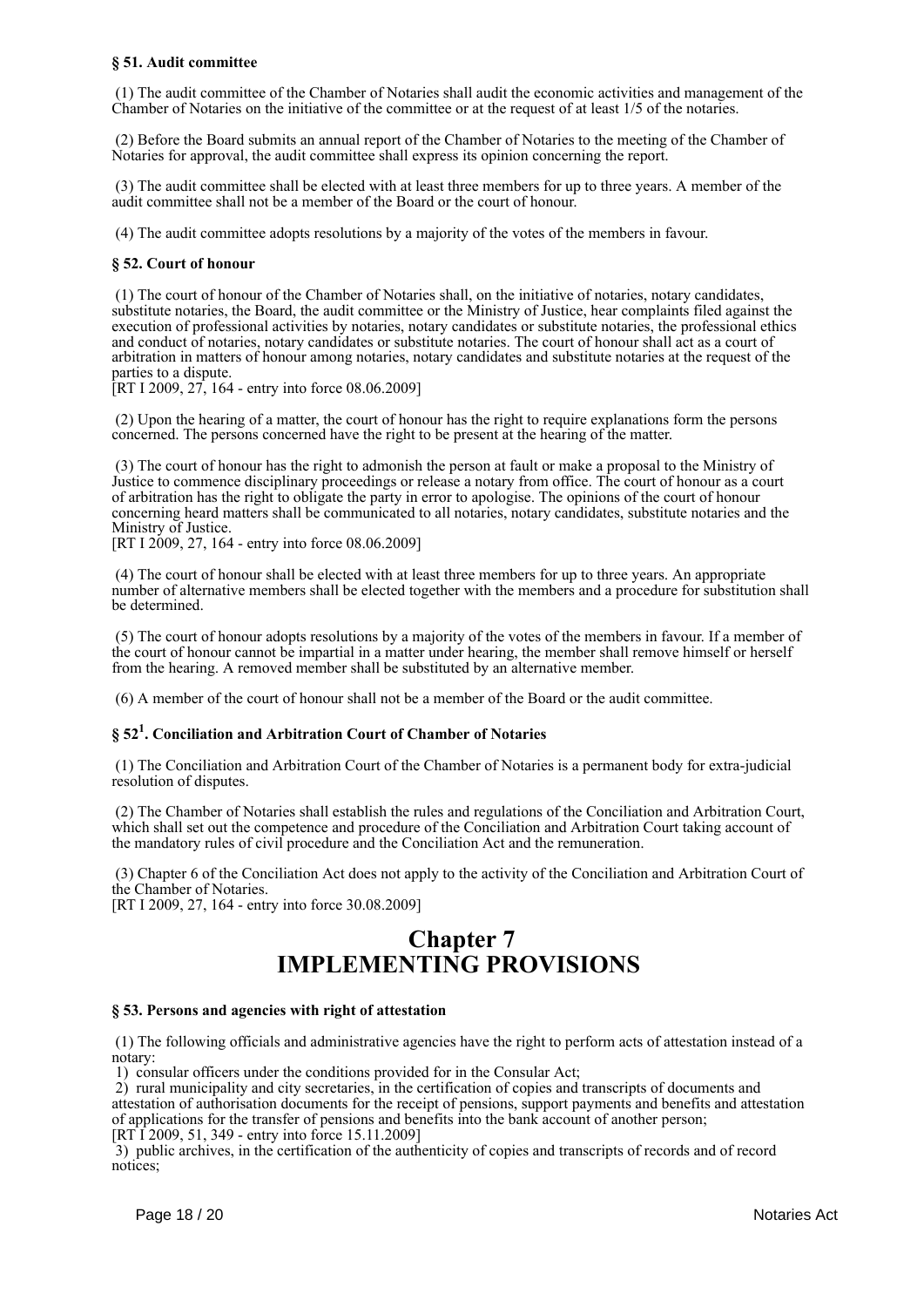4) judges, assistant judges, heads of court offices, court archivists and land registry and registry secretaries, upon the certification of the authenticity of copies and transcripts of documents which are preserved in a court; 5) sworn land surveyors, upon the certification of the authenticity of signatures on boundary reports, and on statements of consent for the alteration of boundaries of immovables;

 6) sworn translators, upon the certification of the correctness of translations of documents, and of the authenticity of copies;

[RT I 2007, 67, 413 - entry into force 28.12.2007]

 7) directors of prisons, upon the certification of the authenticity of signatures of prisoners and persons held in custody, and at the request of a prisoner or a person held in custody, upon the certification of the authenticity of copies and transcripts of documents.

 (2) The Minister of Justice has the right to issue regulations on the formalisation and registration of the notarial acts within the competence of the persons and agencies specified in clauses  $(1)$  2), 3), 4) and 7) of this section, and on the statistical reports to be submitted to the Ministry of Justice concerning such acts.

# **§ 54. Attestation of notaries**

 (1) Notaries who are appointed or will be appointed to office before 1 January 2002 are subject to attestation. Notaries shall be attested from 1 January until 31 December 2003.

 (2) Upon attestation, suitability of a notary's expertise and professional skills for the office of a notary is assessed. The attestation shall be carried out in the form of an examination; the content of the examination and examination schedule shall be approved by the Minister of Justice.

 (3) Attestation is carried out by the attestation committee (hereinafter committee). The committee consists of two officials of the Ministry of Justice appointed by the Minister of Justice, two notaries appointed by the Chamber of Notaries, two judges appointed by the Chief Justice of the Supreme Court and two persons who have academic higher education in law appointed by the Minister of Justice. The rules of procedure and membership of the committee shall be approved by the Minister of Justice.

(4) A notary is deemed to be suitable or unsuitable for office by a decision adopted by the committee.

 (5) If a notary is deemed to be unsuitable for office or fails to appear for attestation without good reason, the committee shall set a term for the notary subject to attestation after which the notary shall be re-attested. The term specified in the second sentence of subsection (1) of this section does not apply to re-attestation.

 (6) If upon re-attestation, a notary is determined to be unsuitable for office or if a notary fails to appear for reattestation without good reason, the Minister of Justice shall release the notary from office.

 (7) A notary has the right to file an action with a court against his or her release within one month after the date on which he or she was notified of the release.

# **§ 55. Specifications of candidate service**

 (1) Until 31 December 2002, the employees of notaries' offices of at least two years of experience who have academic higher education in law may take the notary examination without entering candidate service and participate in competitions for the filling of offices of notaries. After appointment to office as notaries, such persons are subject to attestation pursuant to § 54 of this Act.

 (2) Until 31 December 2003, the Minister of Justice has the right to shorten the period of candidate service for up to six months on the basis of the need for notarial acts to be performed.

# **§ 56. [Omitted from this text]**

# **§ 57. Implementing regulations**

The Minister of Justice shall issue regulations:

- 1) in formatting and technical issues relating to notarial acts, including the use of official seal of notary;
- 2) concerning the organisation of the notary examination;
- 3) concerning the procedure for substitution of notary;
- 4) for the organisation of supervision of notaries and the Chamber of Notaries;
- 5) concerning the preparation and submission of statistical reports by notaries and the Chamber of Notaries;
- 6) concerning the procedure for the performance of the notarial acts specified in § 33 of this Act;
- 7) concerning the term for the introduction of digital notarial archives on the proposal of the Chamber of

Notaries.

[RT I 2001, 93, 565 - entry into force 07.03.2003]